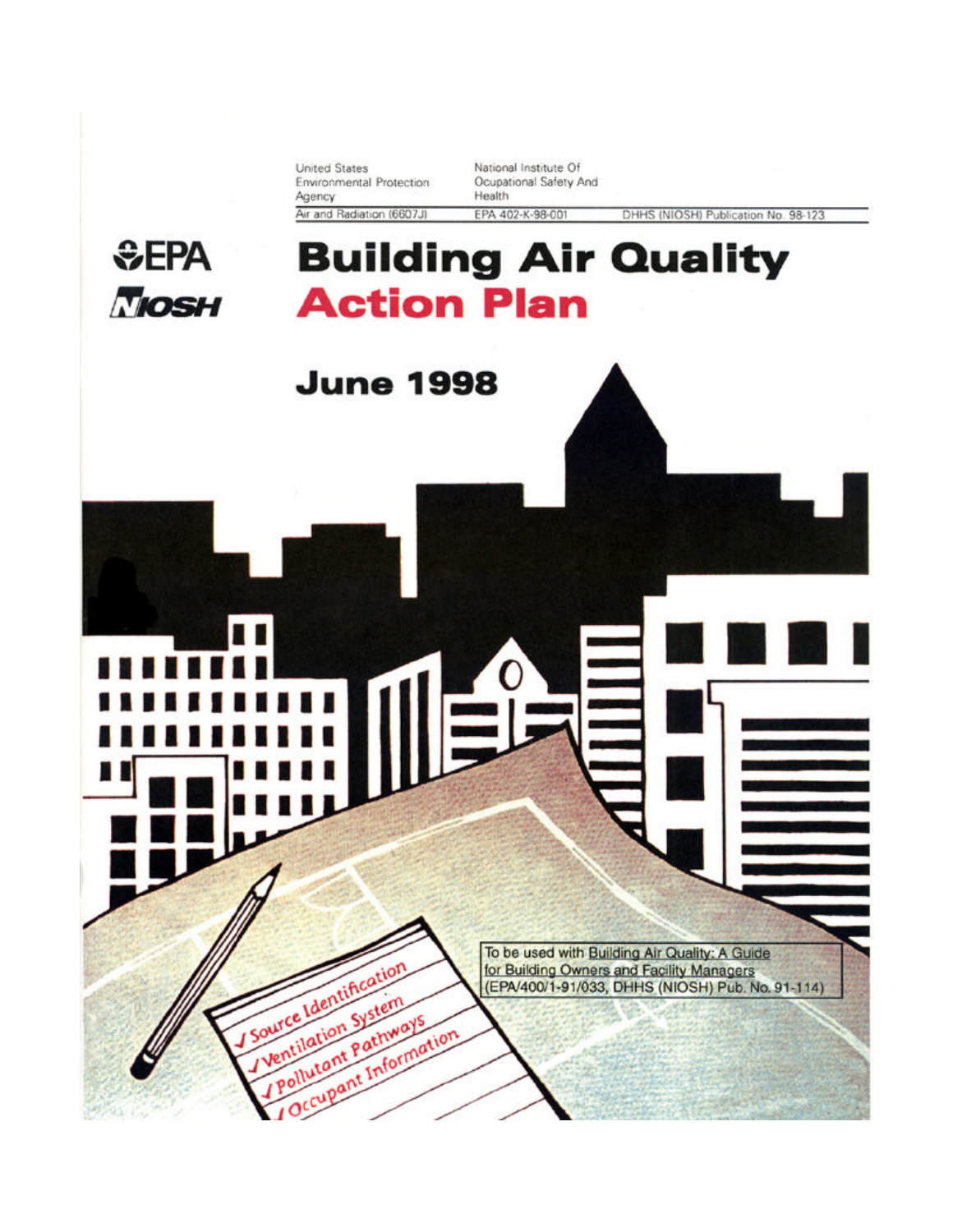### **An Overview of EPA's Large Buildings IAQ Management Practices Guidance**

Managing a building is a difficult and complex job. There are many competing demands – health and safety, building maintenance, housekeeping, and communications with occupants and tenants. Building owners and managers are under pressure to contain or reduce operating costs and increase revenues. Such fiscal pressures can easily draw attention and resources away from important elements of building management such as indoor air quality (IAQ).

Over the past twenty years, indoor air quality has emerged as a major concern for building owners and managers. As the public recognizes the importance of healthy, comfortable and productive indoor environments, its awareness and demand for good IAQ increases. People spend about 90 percent of their time indoors and air within homes and other buildings can be more polluted than the outside air, even in the largest and most industrialized cities. U.S. Environmental Protection Agency (EPA) studies that compare risks of environmental threats to public health consistently rank indoor air pollution (including secondhand smoke, radon, organic compounds and biological pollutants) among the top five.

Maintaining a healthy and comfortable indoor environment in any building requires integrating many components of a complex system. Indoor air problems are preventable and solvable and practical guidance on how to manage your building for good indoor air quality is available.

The core of EPA's large buildings IAQ management practices guidance is contained in *Building Air Quality: A Guide for Building Owners and Facility Managers* (*BAQ*), widely recognized as one of the best references of its type since publication in 1991 (see Appendix 1 for ordering information. This publication is also available on the World Wide Web at **www.epa.gov/iaq/largebldgs/baqtoc.html**). Much of what *BAQ* recommends you will recognize as common principles of good facility management. It is organized as a comprehensive reference volume, by subject area. As such, *BAQ* is extremely useful in learning the principles of IAQ and how to manage a building for good IAQ. It is also a helpful resource if problems occur or if more detailed information is needed. However, despite *BAQ*'s wide availability, EPA and other organizations continue to learn about indoor air problems that could have been easily prevented or fixed by implementing good building management practices.

It is worth noting that the guidance emphasizes changing *how* you operate and maintain your building, *not increasing the amount of work or cost* of maintaining your building. Good IAQ does not have to compete with other building management priorities; in fact, it can enhance some. For example, the efficiencies gained by keeping your HVAC system clean and better controlled both enhance IAQ and reduce energy costs.

To promote the use of these straightforward practices to improve IAQ, EPA and other leaders in the IAQ field developed this 8-step *Building Air Quality Action Plan* (*BAQ Action Plan*). This additional resource meets the needs of building owners and managers who want an easy-to-understand path for taking their building from current conditions and practices to the successful institutionalization of good IAQ management practices. The *BAQ Action Plan* leads you through a logical set of steps to achieve the goal of better indoor air quality in your building. There is broad agreement that both documents, *BAQ* and the *BAQ Action Plan*, used together, can significantly improve IAQ and reduce the likelihood of IAQ problems, thus lowering health risks, increasing comfort and productivity, and reducing exposure to liability from IAQ problems.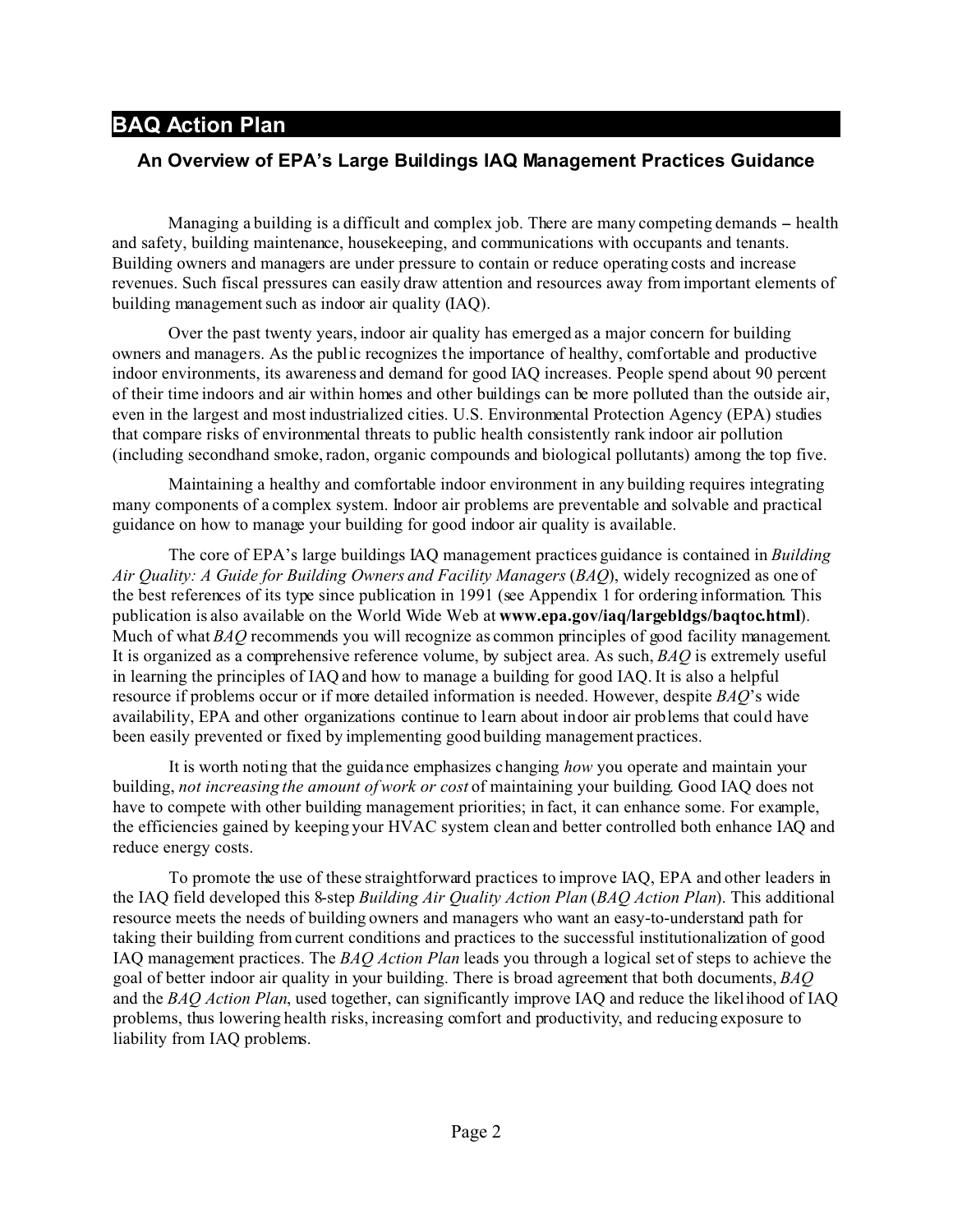**The** *Building Air Quality Action Plan* **is intended to be used in concert with the more comprehensive** *Building Air Quality: A Guide for Building Owners and Facility Managers* **(***BAQ***).**

In order to use the *Building Air Quality Action Plan* effectively, one must have a thorough understanding of the concepts and practice of managing indoor air quality, an understanding that can be gained from a thorough reading of *BAQ*. In addition, there is extensive internal referencing in this *BAQ Action Plan* to the original *BAQ* guide, making it helpful and easy to use both documents together.

If you do not currently own a copy of *BAQ*, please refer to Appendix 1 for ordering information or visit EPA's World Wide Web site, at **www.epa.gov/iaq/pubs**.

EPA Publication No. 402-K-98-001 DHHS (NIOSH) Publication No. 98-123

#### **DISCLAIMER**

This document has been reviewed in accordance with policies at the U.S. Environmental Protection Agency and the National Institute for Occupational Safety and Health. Information provided is based upon current scientific and technical understanding of the issues presented. Following the advice given will not necessarily provide complete protection in all situations or against all health hazards that may be caused by indoor air pollution. Mention of any trade or company names or commercial products does not constitute endorsement or recommendation for use. This document is in the public domain and may be reproduced either in part or whole. EPA requests appropriate acknowledgment if the work is reproduced. In the event this EPA work is changed, EPA requests that the acknowledgment include language about adaptation or revision.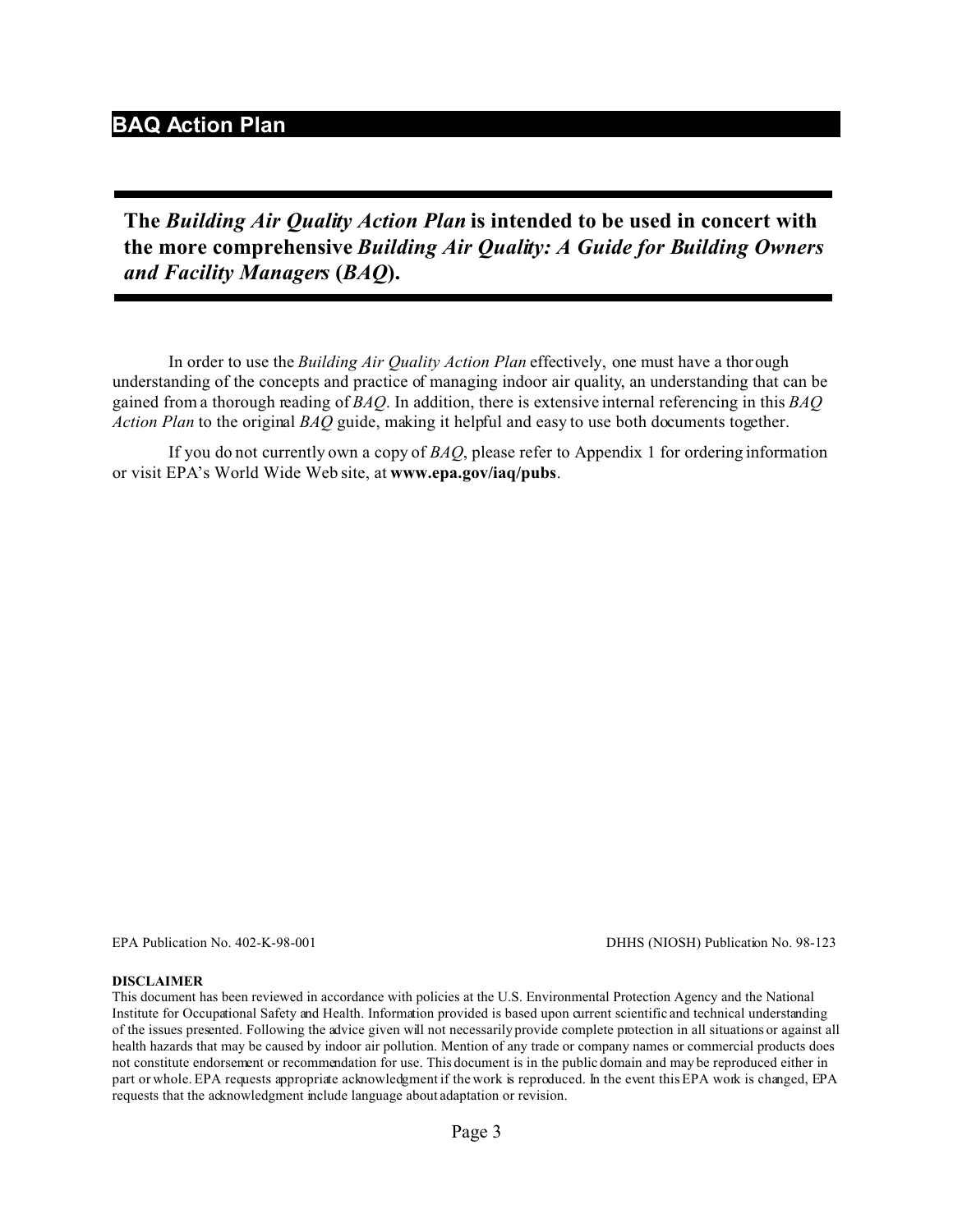| <b>Indoor Air Quality Actions</b>                                                             |                                                                                                                                                                                            |  |
|-----------------------------------------------------------------------------------------------|--------------------------------------------------------------------------------------------------------------------------------------------------------------------------------------------|--|
|                                                                                               | Step 1 Designate an IAQ Manager                                                                                                                                                            |  |
|                                                                                               | Establishing a new IAQ baseline:<br>Step 2 Develop an IAQ Profile of Your Building<br>·Identify and review existing records<br>. Conduct a walkthrough to assess the current IAQ situation |  |
|                                                                                               | <b>Step 3 Address Existing and Potential IAQ Problems</b><br>·Source-related<br>·Ventilation-related                                                                                       |  |
| <b>Maintaining and improving IAQ baseline:</b><br>Step 4 Educate Building Personnel About IAQ |                                                                                                                                                                                            |  |
|                                                                                               | Step 5 Develop and Implement a Plan for Facility Operations<br>and Maintenance<br>• HVAC Operations<br>•Housekeeping<br>•Preventive Maintenance<br>•Unscheduled Maintenance                |  |
|                                                                                               | Step 6 Manage Processes with Potentially Significant Pollutant<br>Sources, including<br>•Remodeling and renovation<br>•Painting<br>•Pest control<br>•Shipping and receiving<br>·Smoking    |  |
|                                                                                               | Maintaining cooperative relations with tenants and occupants:<br>Step 7 Communicate with Tenants and Occupants About Their<br>Role in Maintaining Good IAQ                                 |  |
|                                                                                               | Step 8 Establish Procedures for Responding to IAQ<br><b>Complaints</b>                                                                                                                     |  |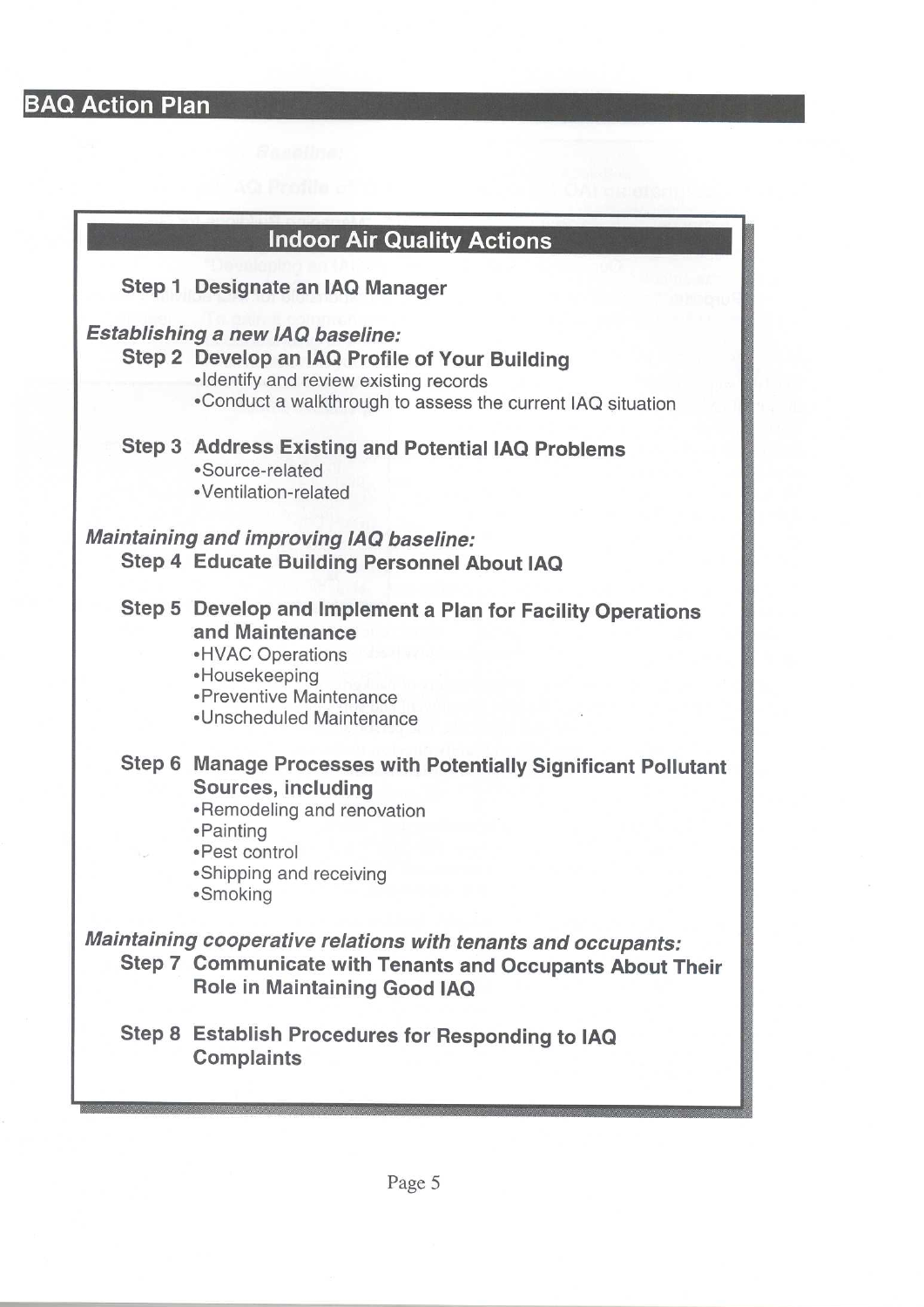### **Step 1: Designate an IAQ Manager**

- Reference: *Building Air Quality*: Section 5, "Managing Buildings for Good IAQ: Select an IAQ Manager," Page 33; also Section 3, "Communicating with Building Occupants," Page 13.
- Purpose: To designate someone who is responsible for IAQ activities within a building.

The first step to good IAQ management is to assign the job of IAQ Manager. The IAQ Manager should be an employee of the building owner or manager and may be responsible for indoor air quality in more than one building. Once designated, the IAQ Manager will be responsible for implementing the rest of the Action Plan. The IAQ Manager may choose to seek assistance from outside contractors or consultants, but should retain primary responsibility.

The IAQ Manager coordinates all indoor air quality activities in the building. Having overall responsibility makes it easier to manage the building's IAQ and keep occupants informed and involved.

#### **Specific Activities:**

- $\boxtimes$  Choose an IAQ Manager to meet criteria in the *Building Air Quality* guide.
- □ Educate the IAQ Manager on the *Building Air Quality* guide.
- $\n *Q*\n *H*ave the IAQ Manager implementation$ Action Plan using the Checklist as a final check.

An effective IAQ Manager can come from a variety of backgrounds. Indoor air quality is a field that requires the application of many disciplines to prevent and solve problems, because no single field encompasses all the needed principles and skills. The person selected could be the facility manager, the building operating engineer, the health and safety director, or the employee-relations manager. Whatever the job title, the IAQ manager should be given sufficient authority to make decisions and implement improvements.

Keep in mind that the IAQ Manager will be working as a "team leader". Where specific skills are lacking, another team member may compensate. Nevertheless, it is critical that the IAQ Manager be familiar with the building's structure and function and sufficiently conversant with IAQ issues to communicate effectively with occupants, facility personnel, and the building owner(s).

It is essential that the IAQ Manager be thoroughly familiar with the principles contained in *Building Air Quality: A Guide for Building Owners and Facility Managers* (*BAQ*) (see Appendix 1 for ordering information. This publication is also available on the World Wide Web at

**www.epa.gov/largebldgs/baqtoc.html**). Additionally, training may be helpful for both the IAQ Manager and other staff. Both the EPA and commercial vendors sponsor training on *Building Air Quality* and IAQ generally. Descriptions of EPA developed training materials are located in Appendix 2. EPA Regional Headquarters IAQ coordinators can help you locate EPA-sponsored training in your area. See Appendix 3 for a listing of the EPA Regional IAQ Coordinators contact information.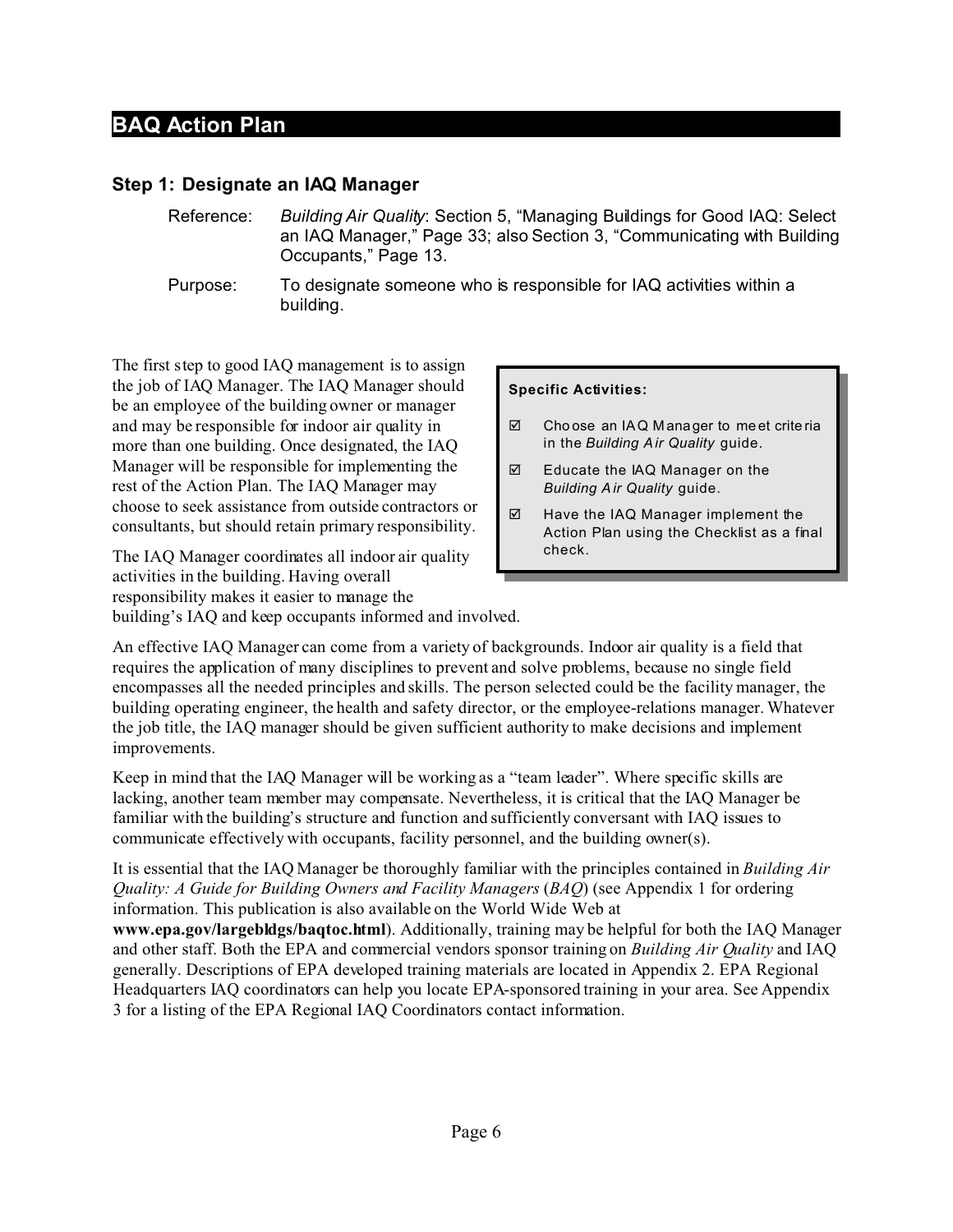### *Establishing a New IAQ Baseline:*

### **Step 2: Develop an IAQ Profile of Your Building**

Reference: *Building Air Quality*: Section 4, "Developing an IAQ Profile," Pages 19–29.

Purpose: To gain a comprehensive understanding of the current IAQ situation in your building, including all of the factors that could influence your building's IAQ.

The next step in the process is to document the current IAQ situation and existing operation and maintenance practices in your building. The *Building Air Quality* guide refers to this step as developing an "IAQ Profile." The IAQ Profile describes the features of your building's structure, function, and occupancy that impact IAQ. Completing the IAQ Profile gives you an understanding of the current status of air quality in your building and baseline information on the factors that may cause future problems. If you do not have the information or expertise to complete a certain part of the IAQ Profile, seek assistance from other members of your IAQ team, such as a building engineer or similarly trained professional (see *BAQ*, page 20).

The IAQ Profile focuses on: 1) identifying and reviewing records, such as blueprints and operating instructions; 2) conducting a walkthrough inspection to document information on IAQ-related Heating Ventilating and Air Conditioning (HVAC) practices and conditions, and possible pollutant sources throughout the building.

## **Step 2, Part One: Identify and Review Existing Records**

*Building Air Quality*: Section 4, "Developing an IAQ Profile: Collect and Review Existing Records," Pages 21–22; also, Ventilation Worksheet, Zone/Room Record Form and Pollutant Pathway Form, Pages 175-177.

The first part of developing the IAQ Profile focuses on identifying and reviewing the documents that should

#### **Specific Activities:**

- $\triangledown$  Identify, review, and familiarize yourself with construction, operating and other documents including:
	- $\blacksquare$  "As built" blueprints and building specifications that have been up-dated to indicate current conditions,
	- Up-to-date list of control system setpoints and ranges for all HVAC equipment, including variable air volume (VAV) supply terminals and exhaust systems,
	- $\blacksquare$  Up-to-date drawings of tenant buildouts and interior building renovations,
	- **n** Information on major space use changes,
	- **n** Up-to-date information on pressure relationships (see Pollutant Pathway Form , *BAQ*, page 175),
	- Up-to-date schedules and procedures for facility operations and maintenance,
	- **n** Up-to-date manufacturers' operating instructions and maintenance records for HVAC system components, and
	- If available, historical complaint logs relating to air quality and comfort (see Step 8, page 18).
- $\boxtimes$  Set up procedures to revise the above records, as needed, but particularly with any renovation/construction.
- $\mathbb Z$  Request from suppliers and keep on file Material Safety Data Sheets (MSDSs) for products used in the building (see also 29 CFR 1910.1200 Hazard Comm unication Standard).
- $\triangledown$  Dete rmine quantity of outside air entering building (see Ventilation Worksheet, *BAQ*, page 179).
- $\boxtimes$  Com pare capacity of HV AC system with current loads to make sure there are no shortfalls in the a mount of outs ide air provided.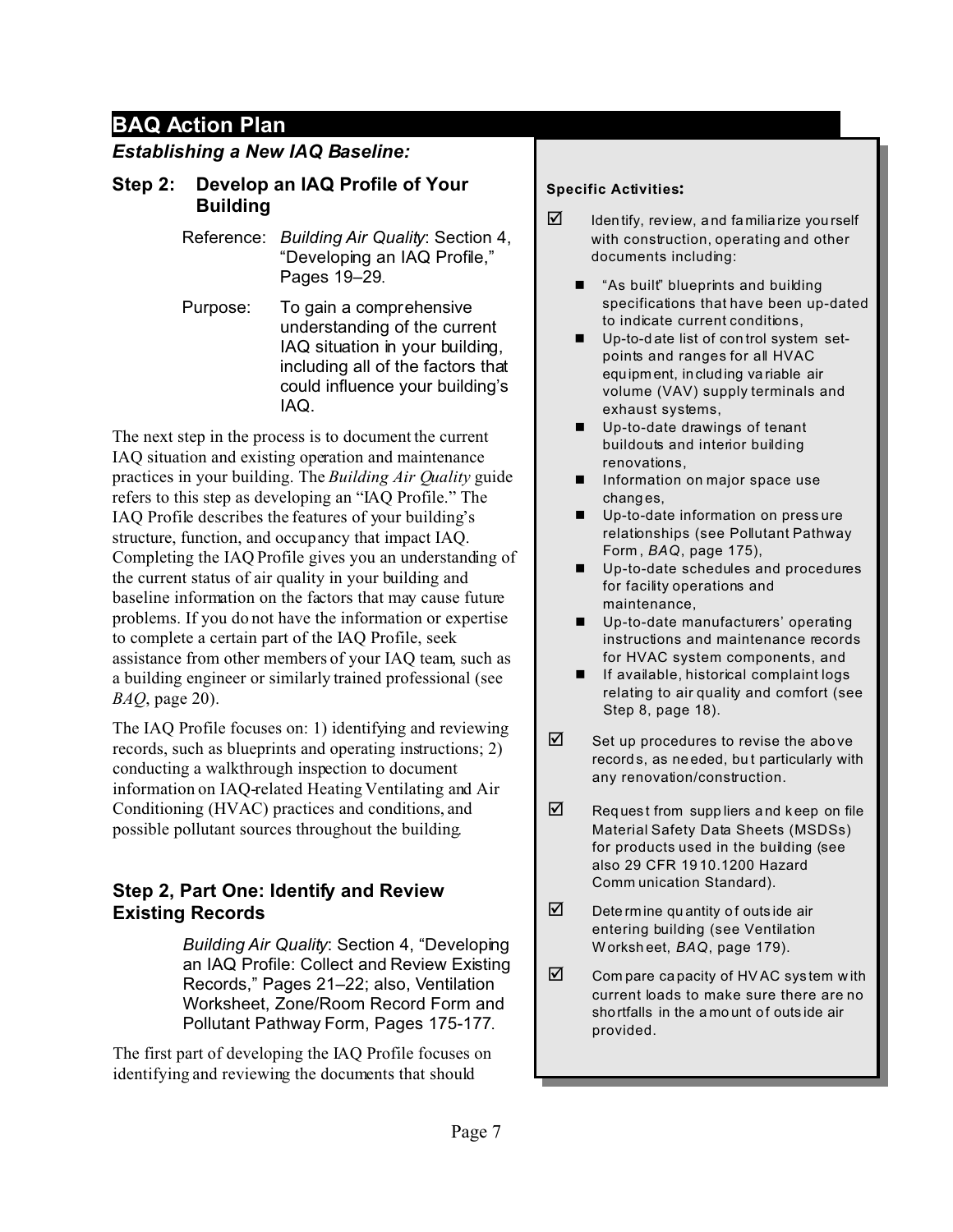# **BAQ Action Plan Step 2, Part One: Continued**

already exist at your building. These documents are critical to the development and implementation of the Action Plan. If you find that you cannot locate any of the documents listed in the "Specific Activities" text box on page 7, you should try to collect these from outside sources if at all possible. The original architects, engineers and/or equipment suppliers may be useful sources for this information. If you are unable to obtain an updated set of architectural and HVAC blueprints or the set points and ranges under which the HVAC system operates, you should create these documents either inhouse or through an outside contractor. These documents are integral to efficient and effective diagnosing of IAQ problems, if they occur.

Make sure to revise the records mentioned in the text box on page 7 as needed, but particularly at the conclusion of any renovation/construction activities.

## **Step 2, Part Two: Conduct a Walkthrough to Assess Current IAQ Situation**

*Building Air Quality*: Section 4, "Developing an IAQ Profile: Conduct a Walkthrough Inspection of the Building," Pages 22–29.

Conducting a building walkthrough inspection helps you acquire a good overview of occupant activities and building functions that may impact IAQ. Even if you are intimately familiar with the operations of your building, the walkthrough allows you to view your building specifically with IAQ in mind. You should consider conducting the walkthrough with other staff familiar with the building -- additional perspectives may help you notice problem indicators otherwise missed. If you can not conduct the walkthrough with others, at least talk to other building staff both for help in identifying potential or existing problems as well as to gain feedback on the cause(s) and solution(s) to any problem(s) you identified.

#### **Building Walkthrough Specific Activities:**

- $\boxtimes$  Conduct a whole-building walkthrough inspection.
- $\boxtimes$  During the walkthrough, complete a pollutant/source inventory (see Pollutant/Source Inventory Form, *Building Air Quality*, pages 213-219).
- $\nabla$  Look for IAQ problem indicators including odors, dirty or unsanitary conditions, visib le fungal growth, mold or mildew, moisture in inappropriate locations, staining or discoloration of building materials, smoke damage, presence of toxic substances, poorly-maintained filters, potential for soil gas entry, unusual noises from equipment, leaks, uneven temperatures, overcrowding, personal air cleaning devices (ion generators, ozone generators or portable filtration units), personal fans and blocked or redirected vents/diffusers.
- $\triangledown$  Take notes on a floor plan during the walkthrough and identify potential or existing problems indicating a need for either close monitoring or corrective action.
- $\boxtimes$  Inspect HVAC condition and operations.
	- List components that need to be repaired, adjusted, cleaned or replaced.
	- Record actual control settings and operating schedules for each air handling unit.
- $\boxtimes$  Check to see if significant sources of contam ination are directly exhausted to the outside or can be moved close to an exhaust fan.

As you walk through your building, pay careful attention to indicators of possible IAQ problems. Seemingly inconsequential items could indicate IAQ problems. For example, discolored walls could indicate mold growth, while fans on occupants' desks could indicate inadequate ventilation or cooling. A more detailed list of IAQ problem indicators is included in the "Specific Activities" text box on this page.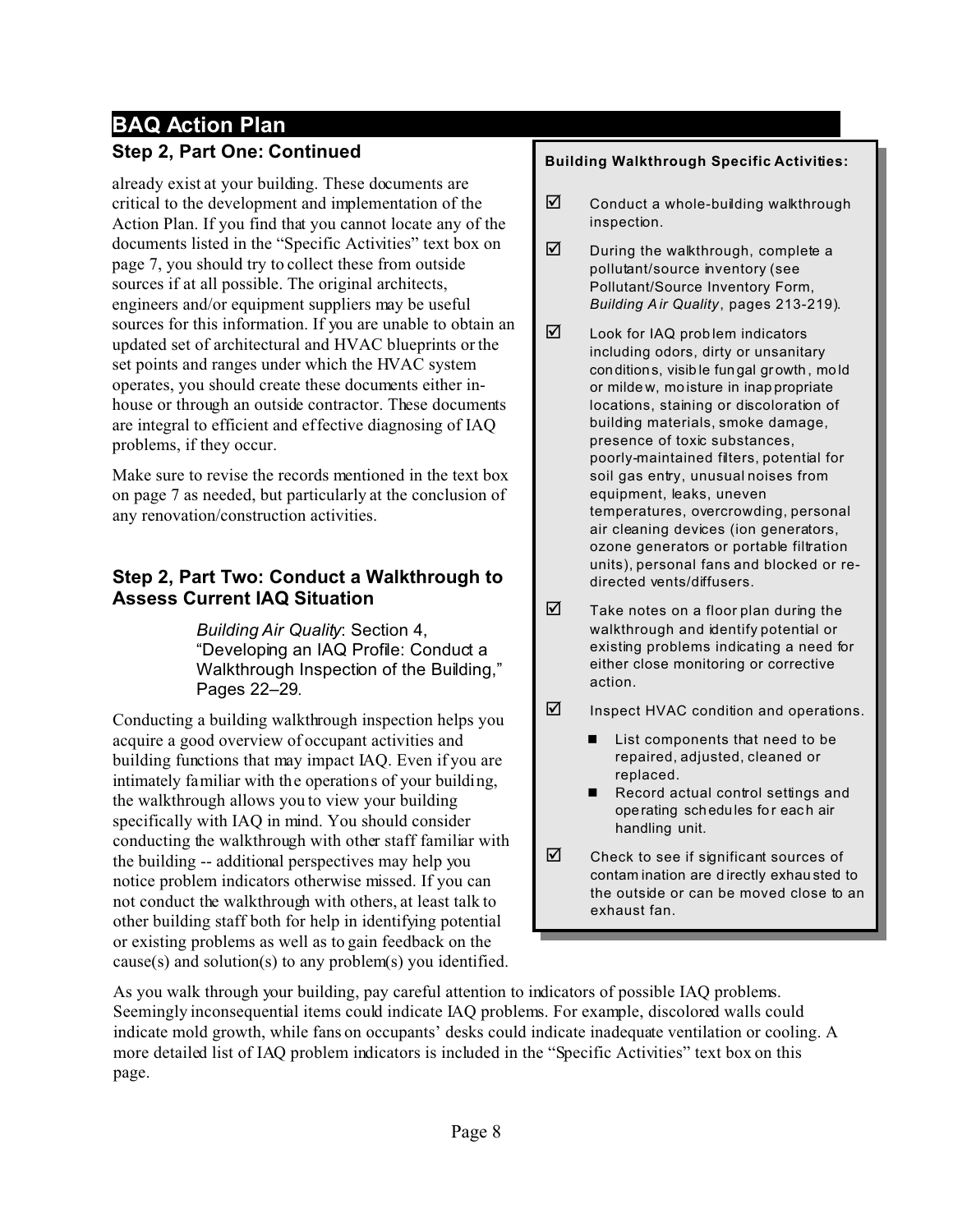### **Step 3: Address Existing and Potential IAQ Problems**

Reference: *Building Air Quality*: Section 6, "Diagnosing IAQ Problems," Pages 45–79, Section 7, "Mitigating IAQ Problems," Pages 81–104.

Purpose: To fix or mitigate all existing or potential IAQ problems in order to protect the health, comfort, and productivity of a building's occupants and staff.

Using the information from the IAQ Profile, the IAQ Manager can identify current practices or conditions that could, or already do, adversely affect indoor air quality. By correcting these conditions and modifying these practices, you will establish a good IAQ baseline in your building.

Some IAQ problems are easy to diagnose, especially using the knowledge gained from the *Building Air Quality* guide and your building's IAQ Profile. In other cases, IAQ problems can be very complex, and diagnosing them may require outside assistance by IAQ professionals. Such expert resources should be identified before problems occur so that you are ready to solve a problem quickly if one should occur.

The flow chart on page 45 of the *Building Air Quality* guide shows the general scheme of conducting an IAQ investigation. It is impossible to prescribe one specific set of steps that will work for every IAQ problem. Instead, you should read the *Building Air Quality* guide, Section 6, for a general understanding of the many tools available for an IAQ investigation.

#### **General Strategies to Correct IAQ Problems:**

- $\triangledown$  Identify sources, then remove or reduce the source, seal or cover the source, or modify the environment.
- $\triangledown$  Improve ventilation in order to provide outside air to occupants and to dilute and/or exhaust pollutants.
- $\nabla$  Imp rove air filtration to clean air from outside and inside the building.
- $\boxtimes$  Control occupant exposure to pollutants through administrative approaches such as scheduling contaminant-producing activities during unoccupied periods.

Some IAQ problems are related to uncontrolled pollutant sources. One pollutant source of concern is biological growth. In order to control or prevent biological contamination, you must address the two elements essential for biological growth: nutrients and moisture. You can greatly decrease the likelihood of problems associated with biological growth by preventing, or promptly cleaning up, the buildup of dirt, dust and standing water, and by controlling relative humidity (keep relative humidity between 30 and 60%; see American Society of Heating Refrigerating and Air-Conditioning Engineers (ASHRAE) Standard 55-1992 or latest publication; see Appendix 3 for ASHRAE contact information).

Other problems can be linked to deficiencies in the HVAC system, such as uncalibrated controls, inoperable equipment, or inadequate maintenance and operating practices (look for indicators such as torn or overloaded filters, dirty or damaged insulation and inoperable dampers/baffles). These deficiencies can also make it difficult to provide an adequate volume of outside air to flush contaminants from the building.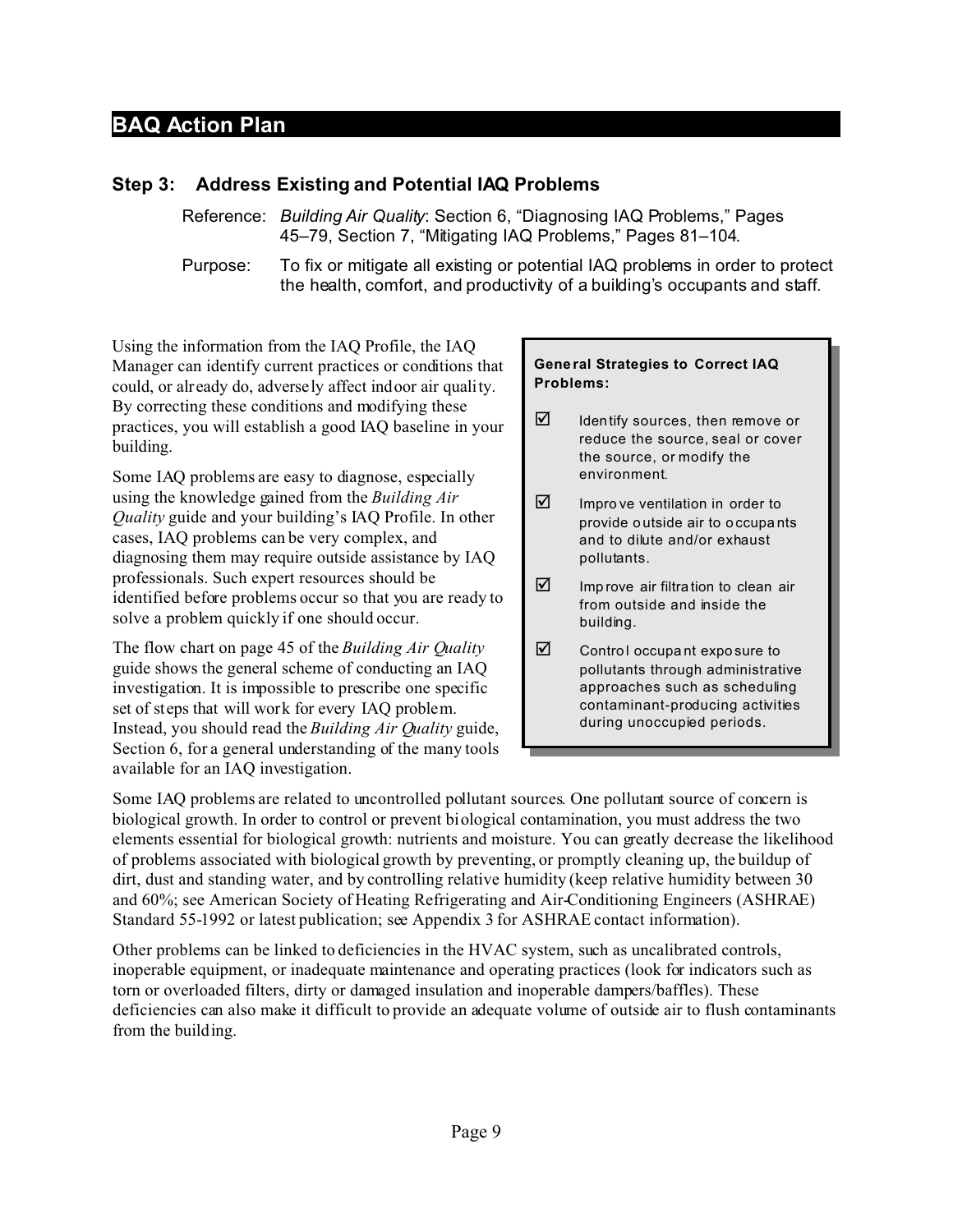### **Step 3: Continued**

After diagnosing specific IAQ problems, seek solutions that will correct or mitigate the problems and prevent them from recurring. General strategies to correct IAQ problems include:

- Identifying sources, then removing or reducing the source, sealing or covering the source, or modifying the environment;
- Improving ventilation to provide outside air to occupants and to dilute and/or exhaust pollutants;
- Improving air filtration to clean air from outside and inside the building; and
- Controlling occupant exposure through administrative approaches such as scheduling contaminant-producing activities during unoccupied periods.

Refer to the *Building Air Quality* guide, Section 6 and 7, pages 45-104, for a more complete discussion of strategies to correct IAQ problems. In some cases, full mitigation of a problem may require working with others outside of the building. For example, if the source of a problem is idling trucks in an adjacent alley, you may need to educate the drivers about the hazards of unnecessary idling. As you take action to address the issues identified in Step 2, keep records of your progress so you can refer to them later if further questions or related issues arise.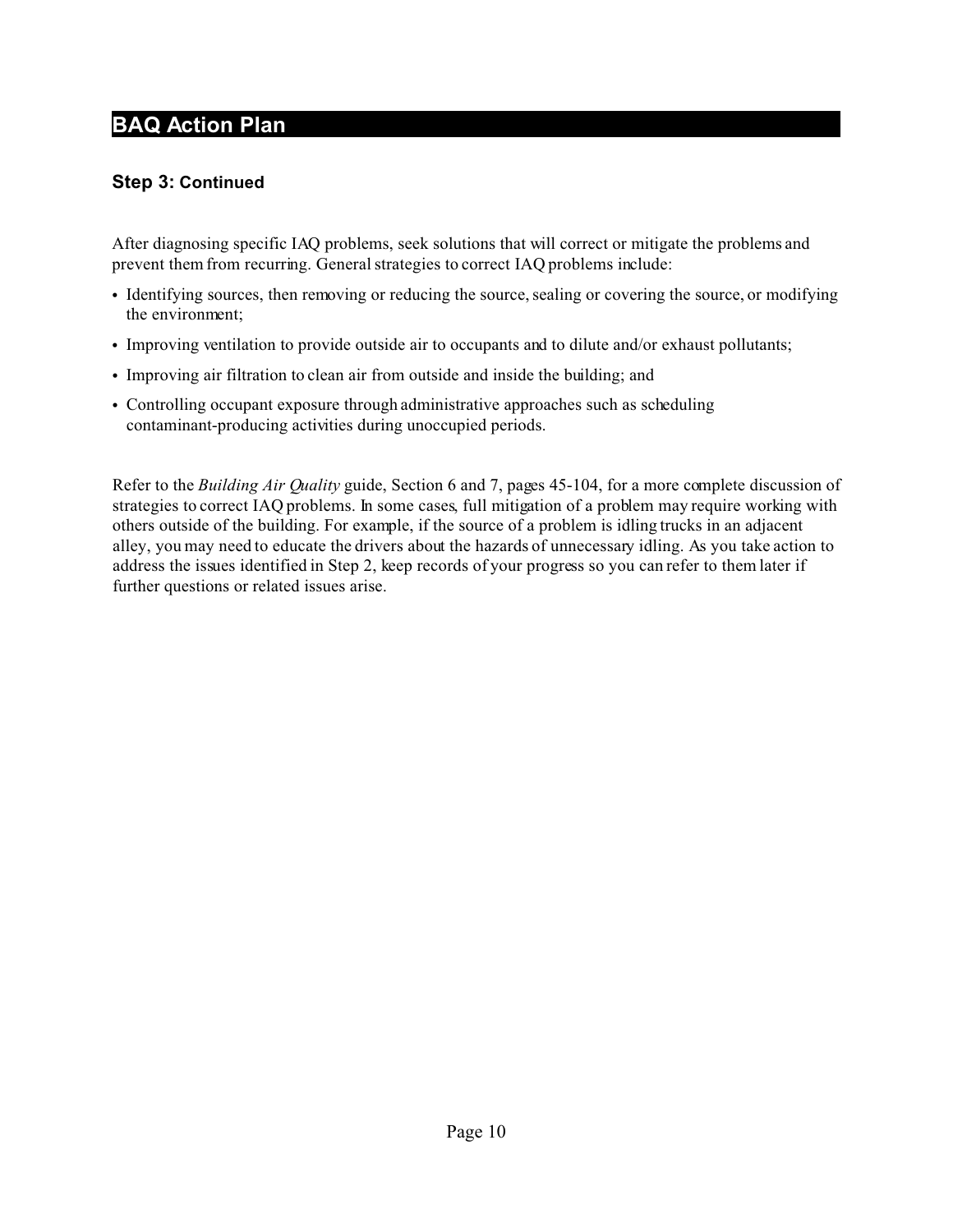## *Maintaining and Improving Your IAQ Baseline:*

## **Step 4: Educate Building Personnel About IAQ Management**

- Reference: *Building Air Quality*: Section 5, "Managing Buildings for Good IAQ: Assign Responsibilities/Train Staff," Pages 33–34.
- Purpose: To identify and educate staff about IAQ issues so that they can become valuable agents in identifying, preventing, and solving IAQ problems.

It is important that building staff are knowledgeable about IAQ issues. Typically, facility personnel are not trained to think about IAQ issues as they go about their work, even though their perspective could be helpful. For example, staff may observe unsanitary conditions, blocked vents, evidence of leaks in tenant spaces or other indicators of potential IAQ problems and fail to recognize their importance. Educating building personnel about IAQ issues will allow them to recognize potential problems before they cause harm.

The Action Plan asks that you identify in-house and contractor personnel whose functions could affect IAQ, such as pest control contractors, housekeeping personnel and HVAC maintenance staff. It is important to create,

#### **Specific Steps:**

- $\boxtimes$  Identify in-house and contractor personnel whose functions could affect IAQ.
- $\boxtimes$  Provide training and information for in-house personnel and contractors.
- $\triangledown$  Develop a flow of information from building staff to IAQ Manager.

keep, and update a list of these personnel so the information can be used and referred to in the future. The list will also help to identify who might benefit from IAQ training. Another way to help identify which staff could benefit from IAQ training is by completing Steps 2 and 3, *Establishing an IAQ Baseline*. The findings from Steps 2 and 3 will help the IAQ Manager identify areas where improvement can be accomplished through additional training or information.

The Action Plan asks that you provide IAQ training or information to building staff and contractor personnel whose responsibilities could affect your building's IAQ. Both informal, in-house information sharing and formal training courses are beneficial. You can choose the methods that are most effective: structured training courses and materials, distribution of IAQ information and fact sheets to staff, informal discussions, seminars, or self-training materials. However, it is required through the Occupational Safety and Health Administration's (OSHA) Hazard Communication Standard (29 CFR 1910.1200) that you inform and train staff who use hazardous chemicals, even if infrequently, about the health effects of the chemicals they use in their duties, how to read, understand and follow label instructions and Material Safety Data Sheets, and what to do in case of emergency.

Descriptions of EPA developed training courses are located in Appendix 2. The EPA Regional IAQ coordinators can help you locate EPA-sponsored training courses in your area. Please refer to Appendix 3 for a listing of the EPA Regional IAQ Coordinators contact information.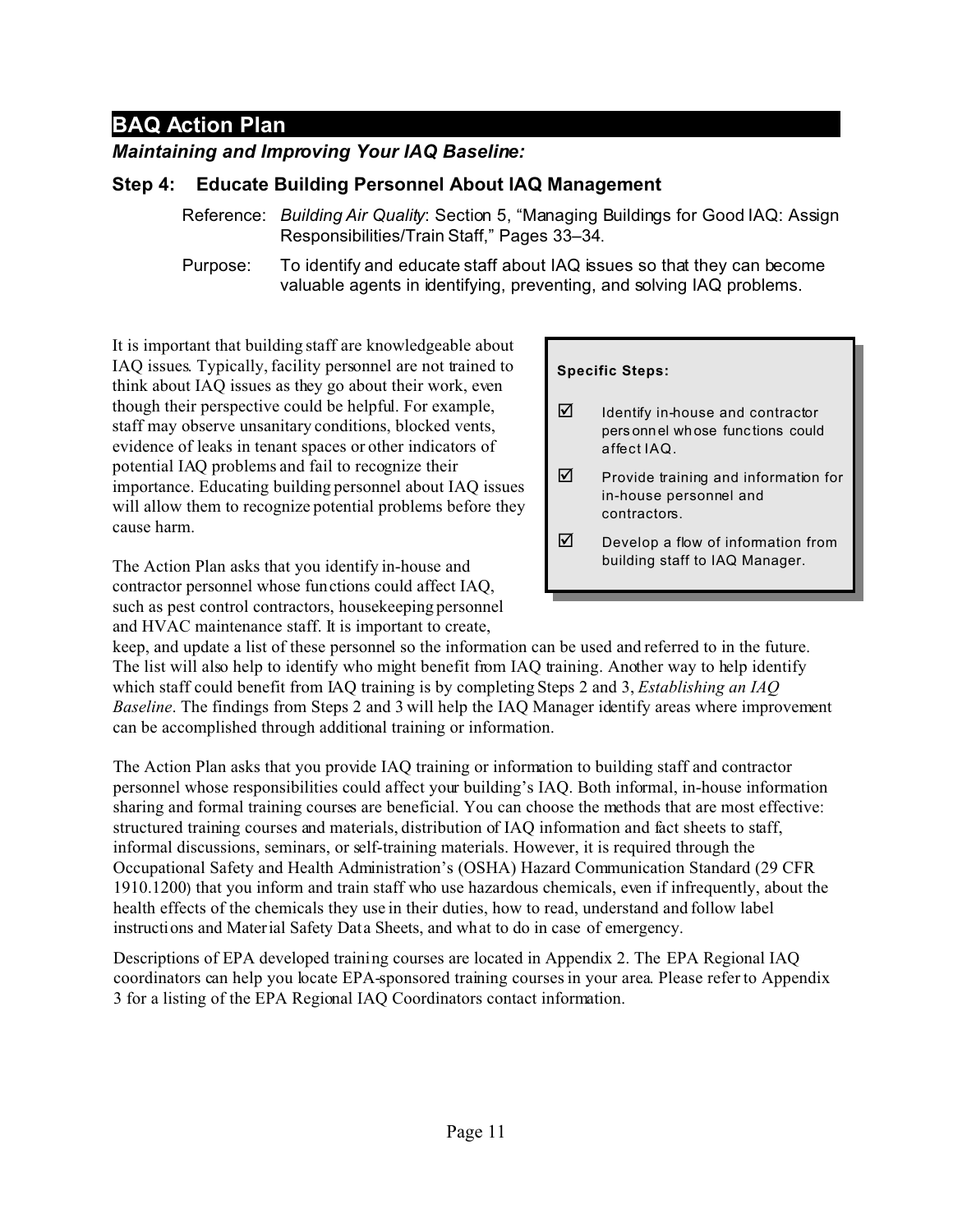### **Step 5: Develop and Implement a Plan for Facility Operations and Maintenance**

Reference: *Building Air Quality*: Section 5, "Managing Buildings for Good IAQ: Facility Operation and Maintenance," Pages 34–36; also Appendix B, "HVAC Systems and Indoor Air Quality," Pages 123–137.

Purpose: To maintain and operate your building to prevent IAQ problems.

IAQ can be affected both by the quality of maintenance and by the materials and procedures used in operating and maintaining the building's components. Keeping IAQ in mind when you plan for operations and maintenance is a good way to prevent IAQ problems.

1) HVAC Operations: A building operations schedule is basically a daily/weekly/monthly schedule of each individual HVAC component compiled together in a comprehensive whole. This allows for cross comparison of different components schedules and synchronization. It is imperative that your operations schedule reflect the actual use of your building, ensuring that the HVAC system is providing ventilation during all periods of significant occupancy. It is important that this schedule be written and comprehensive, so that there is a "one-stop" reference that is complete, easily updated and accessible to all who need it.

#### **HVAC Operations Specific Steps:**

- $\nabla$  Operate the HVAC system during periods of significant activity and confirm that written operating schedules reflect this.
- $\boxtimes$  Operate the HVAC system with as much outside air as practical prior to occupants' arrival.
	- Economizers and energy recovery systems, when properly used, can reduce en ergy costs while increasing outdoor air su pply.

In general, ventilate your building with the maximum volume of outside air that is practical,

taking into account your HVAC system capacity and current climatic conditions–refer to the latest publication of ASHRAE Standard 62 for the current 'best practice' in HVAC system design (see Appendix 3 for ASHRAE contact information).

Economizer operations can reduce cooling costs while increasing outdoor air ventilation. However, malfunctioning economizer controls have been known to cause IAQ problems, such as dampers stuck in the closed position. Make sure economizer controls are frequently maintained and recalibrated, especially if you use enthalpy controls (ones that take into account both temperature and relative humidity). Exercise care to ensure that on/off set points are adjusted to avoid indoor relative humidity problems. Enthalpy controls can give the highest energy savings as well as help prevent the potential for excess moisture to be delivered into the building, which is especially important in areas of the U.S. where humid conditions are prevalent. However, the ASHRAE Standard 90.1 *User's Manual* recommends that drybulb (temperature only) controllers be used in dry and mild climates (e.g., southwestern U.S.) because they are less expensive, require less maintenance and are more reliable than enthalpy sensors (ASHRAE/IES Standard 90.1-1989, *User's Manual*; see Appendix 3 for ASHRAE contact information).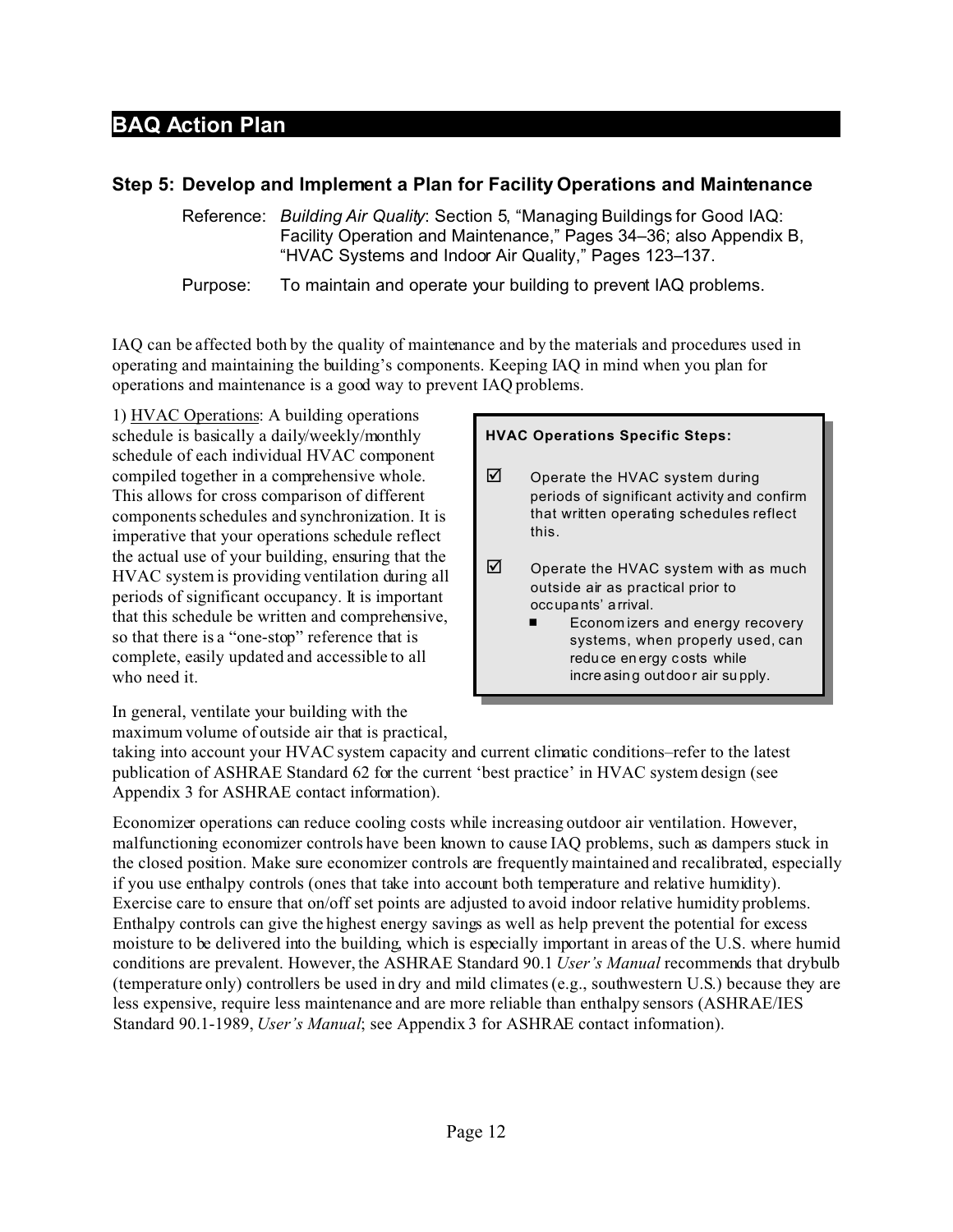# **BAQ Action Plan Step 5: Continued**

Energy recovery systems may make it feasible to increase outdoor air ventilation rates during temperature extremes. The hotter the outside air, the more energy heat recovery saves. The same is true on the heating side, but only to a point – make sure not to freeze the moisture in the outgoing air stream. Any time you would normally use 100% outside air, turn the heat recovery off.

Finally, before building occupants arrive for the day, schedule the introduction of as much outside air as practical to dilute pollutants that may have accumulated over night. Flushing can also provide precooling, or night cooling – another way to contain energy costs. However, make sure that the amount of

outside air used is consistent with the proper function of the HVAC equipment (e.g., coil freezing during extreme cold) and maintaining recommended relative humidity levels (30-60%, ASHRAE Standard 55-1992 or latest publication; see Appendix 3 for ASHRAE contact information).

2) Housekeeping: Inadequate housekeeping can cause IAQ problems – keep your building clean. Also, cleaning materials themselves may be pollutant sources that produce odors and emit a variety of chemicals. Select cleaning methods that are effective for the given need. Read product labels and Material Safety Data Sheets (MSDS) on all cleaning products in use in your building. Remember, your housekeeping staff will be the most highly exposed to the chemicals in your cleaning products. Buy products with the least adverse impact on human health.

It is important that the housekeeping staff, whether they are in-house staff or contractors, be trained on how your housekeeping procedures and products may affect IAQ. In fact, OSHA's Hazard Communication

#### **Housekeeping Specific Steps:**

- $\nabla$  Prepare and follow written housekeeping procedures that detail the proper use, storage and purchase of cleaning materials.
- $\boxtimes$  Be aware of the housekeeping products and equipment used in your building, particula rly those that are potential irritants or have other IAQ impacts.
- $\boxtimes$  Purchase the safest available housekeeping products that meet your cleaning needs.
- $\boxtimes$  Educate housekeeping staff or contractors about proper use of cleaning materials, cleaning s chedules , purchasing, m aterials storage and trash dispo sal.

Standard (29 CFR 1910.1200) requires employers to explain the labels and MSDSs of all hazardous chemicals used, even infrequently, by an employee, and to train those employees in how to protect themselves from emergencies.

Other issues regarding housekeeping that are important to maintaining and improving your building's IAQ include: having *written* procedures; knowing what equipment and products are used in your building; and purchasing safer products.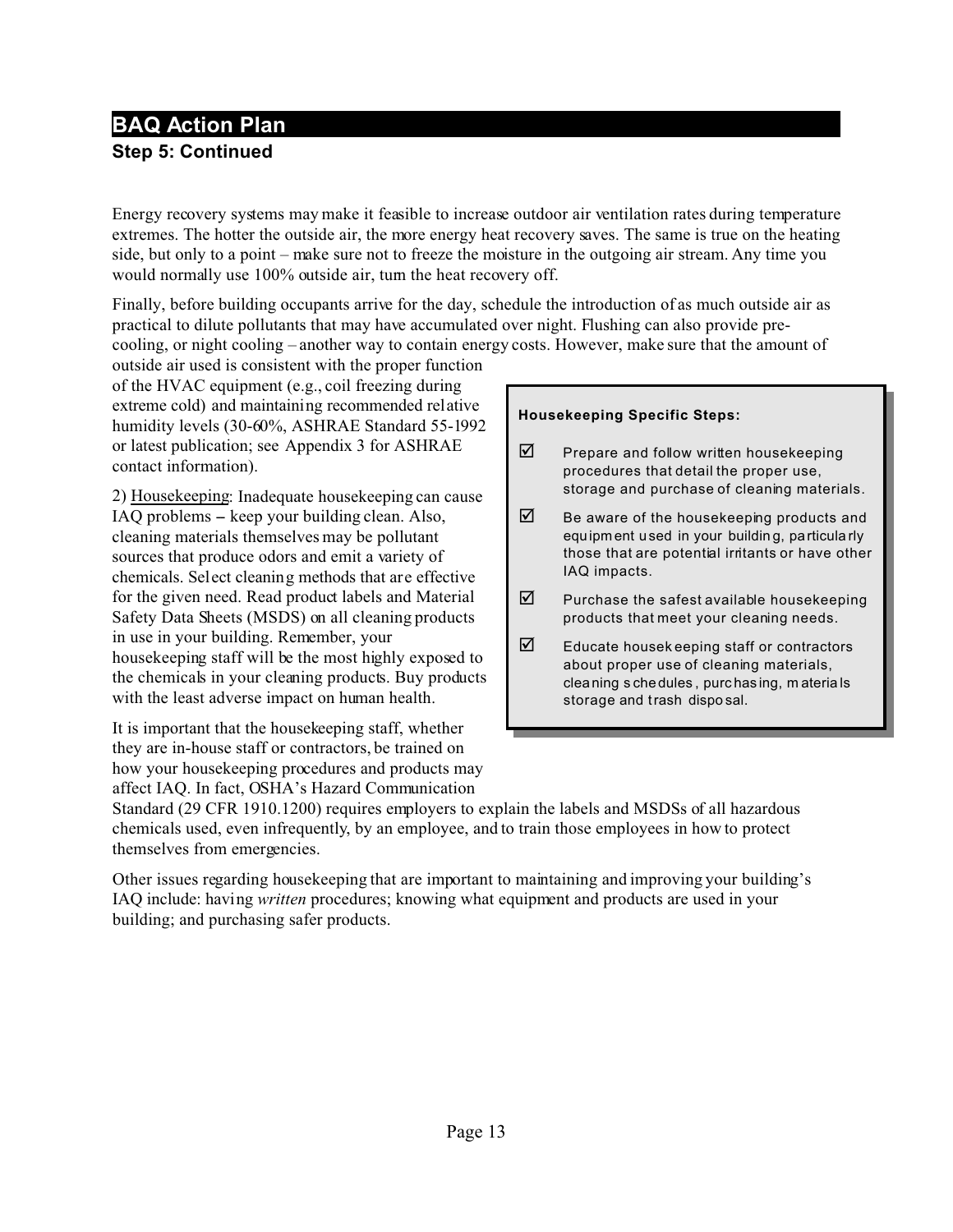### **Step 5: Continued**

3) Preventive Maintenance: A written preventive maintenance program is an effective tool for improving IAQ. The plan should include monitoring, inspecting and cleaning HVAC components such as outside air intakes, outside air dampers, air filters, drain pans, heating and cooling coils, the interior of air handling units, fan motors and belts, air humidification, controls and cooling towers. Pages 34–36 of the *Building Air Quality* guide contain general information on maintenance activities while pages 123–137 detail specific HVAC components, their role in IAQ, and instructions for preventive maintenance.

The frequency of maintenance activities may vary from building to building. It is important that you develop a maintenance schedule based on the needs of your equipment and building. However, your schedule should ensure that all equipment is in good, sanitary condition and is operating as close to design set points as possible.

4) Unscheduled Maintenance: When unscheduled maintenance events (e.g., equipment failures) require the prolonged deactivation or modification of building HVAC equipment, maintenance personnel should be instructed to immediately notify the IAQ Manager. The IAQ Manager should review the situation carefully and provide recommendations to maintenance and administrative personnel on how to proceed without compromising the building's IAQ. The IAQ Manager should also communicate with building occupants and tenants to inform them how their air quality is being protected.

#### **Preventive Maintenance Specific Steps:**

- $\boxtimes$  Develop and follow a preventive maintenance plan that includes maintenance schedules. Activities in the plan should include:
	- $\blacksquare$  Inspect outside air dampers for nearby sources of contamination,
	- Ensure that air dampers are clear of obstruction an d ope rating properly,
	- $\blacksquare$  Regularly replace or clean air filters,
	- Clean and inspect drain pans,
	- $\blacksquare$  Inspect and clean heating and cooling coils,
	- $\blacksquare$  Inspect and clean, as warranted, the interior of air handling units,
	- Inspect fan motors and belts,
	- Regularly in spect and clean air humidification equipment and controls,
	- $\blacksquare$  Inspect, clean and treat cooling towers, and
	- $\blacksquare$  Inspect and clean, as needed, air distrib ution pathways and variable air volume (VAV) boxes.
- $\triangledown$  Update your maintenance plan when equipment is added, removed or replaced.

#### **Unscheduled Maintenance Specific Steps:**

- $\boxtimes$  Imm ediately notify the IAQ Manager.
- $\nabla$  Ensure that the building's IAQ is not compromised.
- $\triangledown$  Notify tenants and/or occupants how their air quality is being protected.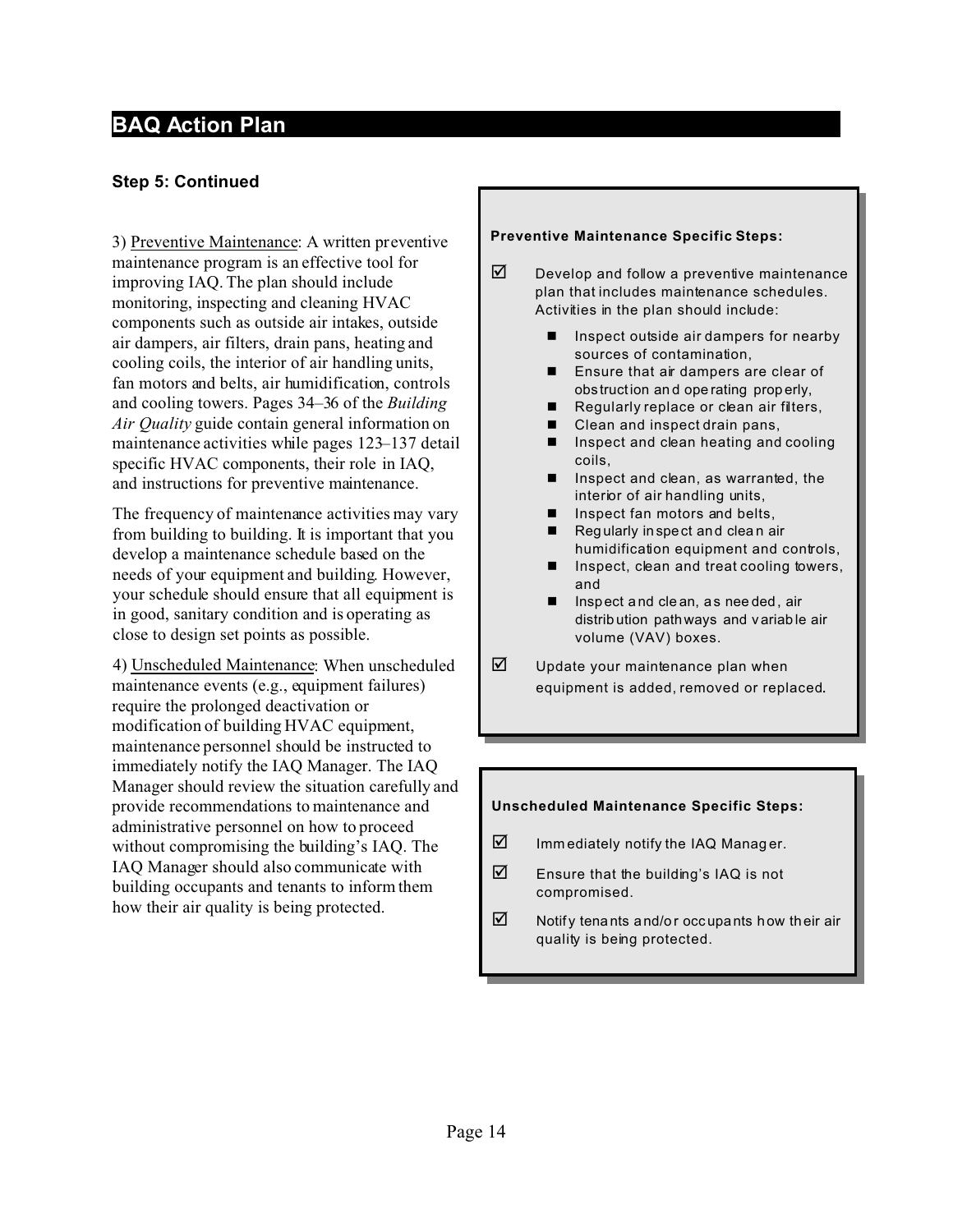#### **Step 6: Manage Processes with Potentially Significant Pollutant Sources, Including Remodeling and Renovation, Painting, Pest Control, Shipping and Receiving, and Smoking.**

- Reference: *Building Air Quality*: Section 5, "Managing Buildings for Good IAQ," Pages 37–41.
- Purpose: To control potential contaminant sources within a building during special activities.

Indoor contaminants can be drawn in from outside or can originate within a building. If contaminant sources are not controlled, IAQ problems can arise, even if the HVAC system is well-maintained and

running properly. Step 6 involves managing some of the major sources of indoor pollutants in your building, including: 1) remodeling and renovation; 2) painting; 3) pest control; 4) shipping and receiving; and 5) smoking.

1) Unless remodeling and renovation are planned with IAQ in mind, these activities can create indoor air quality problems by emitting dust, odors, microorganisms and their spores, and VOCs. Take steps to prevent IAQ problems by isolating work areas. These steps include:

• Ensuring that the IAQ Manager reviews the designs and construction activities for all proposed remodeling or renovation activities prior to their initiation (see Step 7, page 17, for communication responsibility of tenants and the IAQ manager regarding remodeling projects),

• Scheduling work during periods of low occupancy,

#### **Specific Steps:**

- $\nabla$  Request information from product suppliers on contaminant emissions.
- $\nabla$  Discuss IAQ concerns with architects, engineers and contractors.

#### **Remodeling and Renovation:**

 $\nabla$  Use and/or require contractors to follow the special procedures described in *Building Air Quality* , pages 40 and 99, to minimize contaminants and odors during buildouts.

#### **Painting:**

 $\boxtimes$  Minimize exposure to paint vapors through the use of low-emitting products, scheduling or ventilation.

• Isolate work areas by blocking return vents in the work area and/or installing temporary barriers,

- CPressurizing spaces that adjoin the work space in order to prevent transportation of pollutants,
- CUsing specialized cleaning procedures (e.g., HEPA vacuums),
- Changing filters more frequently, especially after work is completed,
- •Minimizing emissions from materials processes (e.g., wet sanding dry wall), and
- Buying safer products (e.g., formaldehyde-free cabinetry).

2) Painting of interior spaces can also produce irritating or harmful vapors. Methods to prevent problems include using low VOC-emitting paint (now commercially available -- ask your product supplier), performing work during periods of low occupancy and arranging ventilation to isolate work areas.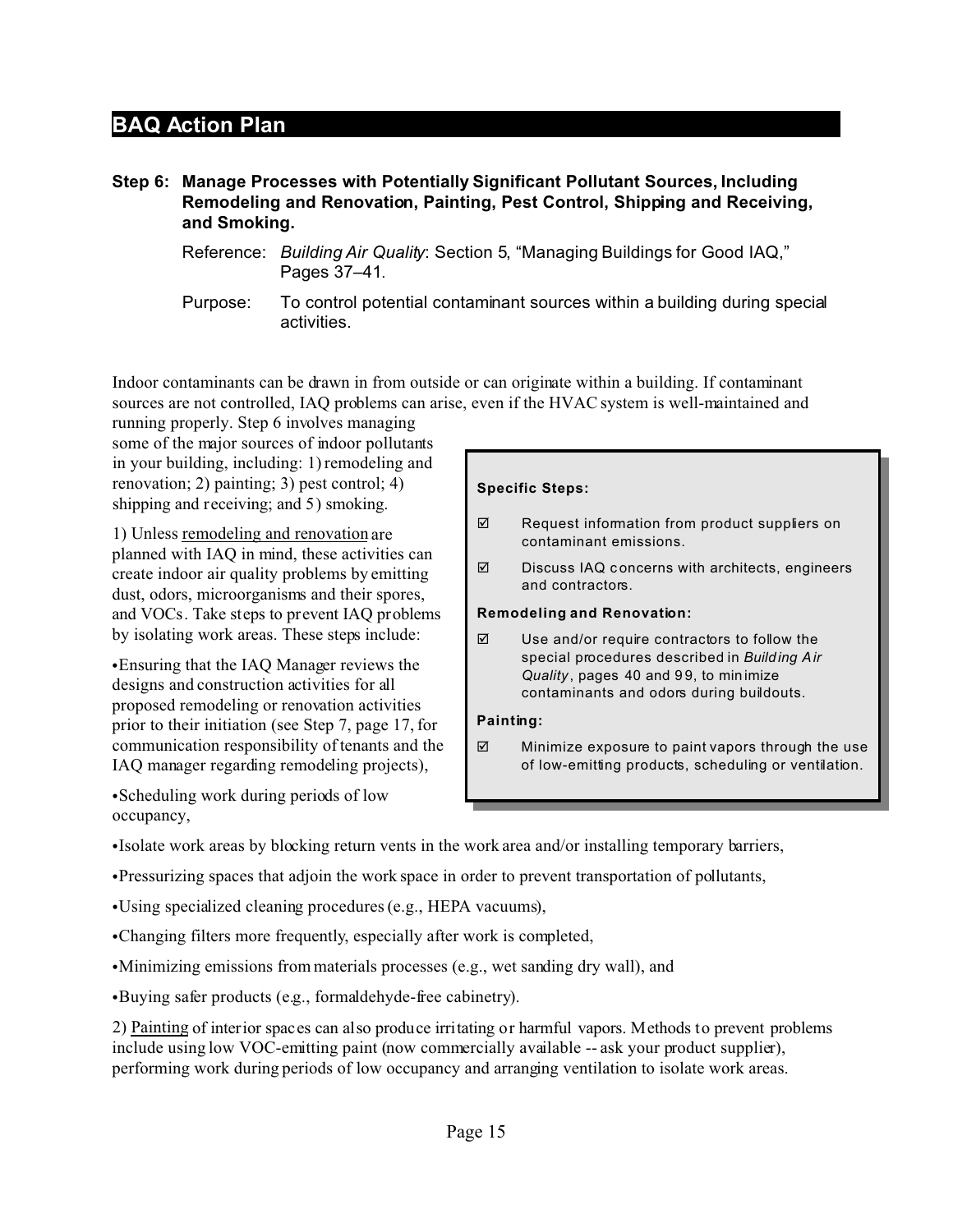### **Step 6: Continued**

3) Pest Control: Pest control methods often depend on the use of pesticides, whose storage, application, and handling can have serious health effects if label instructions are not followed. Chemical pesticides must be dealt with carefully to avoid indoor air quality problems. For example, mixing of pesticides

should occur either outdoors or under a mixing hood specifically designed for pesticide mixing. One way to minimize the risk of IAQ problems from pest control is Integrated Pest Management (IPM) which emphasizes the use of non-chemical pest management practices wherever practical. The EPA brochure, "Pest Control in the School Environment: Adopting Integrated Pest Management," (EPA# 735F93012) may provide useful information on IPM practices. You can obtain this document through the National Center for Environmental Publications and Information (NCEPI) by calling 1-800-490-9198.

4) Shipping and receiving areas have the potential to create indoor air quality problems regardless of the types of materials being handled. Provide adequate ventilation for activities or materials that produce odors, dust or contaminants. Also, building managers should take steps to ensure that vehicle exhaust from loading docks does not enter the building. For a typical vehicle area that is predominantly open to the atmosphere, you can prevent engine exhaust from migrating into surrounding building areas by maintaining the rooms surrounding loading docks under substantial positive

#### **Use Integrated Pest Management to the extent possible:**

- $\boxtimes$  Know what pest control products are used in your building.
- $\nabla$  Prepare written pest contract procedures that detail the proper purchase, use, mixing, storage and disposal of pesticides according to label directions.
- $\nabla$  Use non-chemical pest control strategies where possible.
- $\boxtimes$  Purchase the safest available pest control products that meet your needs.

#### **Shipping and Receiving:**

 $\nabla$  Take steps to prevent vehicle exhaust from entering your building.

#### **Smoking:**

 $\boxtimes$  Institute a sm oking policy that prohibits smoking or provides direct exhaust and adequate ventilation to areas where smoking is permitted. Refer to the latest publication of ASHRAE Standard 62 (see Appendix 3 for ASHRAE contact information) and the EPA Brochure, "What You Can Do About Secondhand Smoke."

pressure (relative to the vehicle areas). Alternatively, for vehicle areas that are predominantly enclosed, you could maintain the vehicle area at a substantial negative pressure (relative to the surrounding building areas). In either case, this task is made easier through the use of vestibules or air locks.

5) Environmental tobacco smoke (ETS) can be a source of irritation and is known to cause cancer. Establishing a smoking policy that protects occupants and visitors from exposure to ETS is essential to maintaining good IAQ in your building. To accomplish this, you should institute a smoking policy that prohibits smoking or restricts smoking to areas that are separately ventilated, maintained under negative pressure and directly exhausted to the outside. Refer to the latest publication of ASHRAE Standard 62 (see Appendix 3) and the EPA Brochure, "What You Can Do About Secondhand Smoke."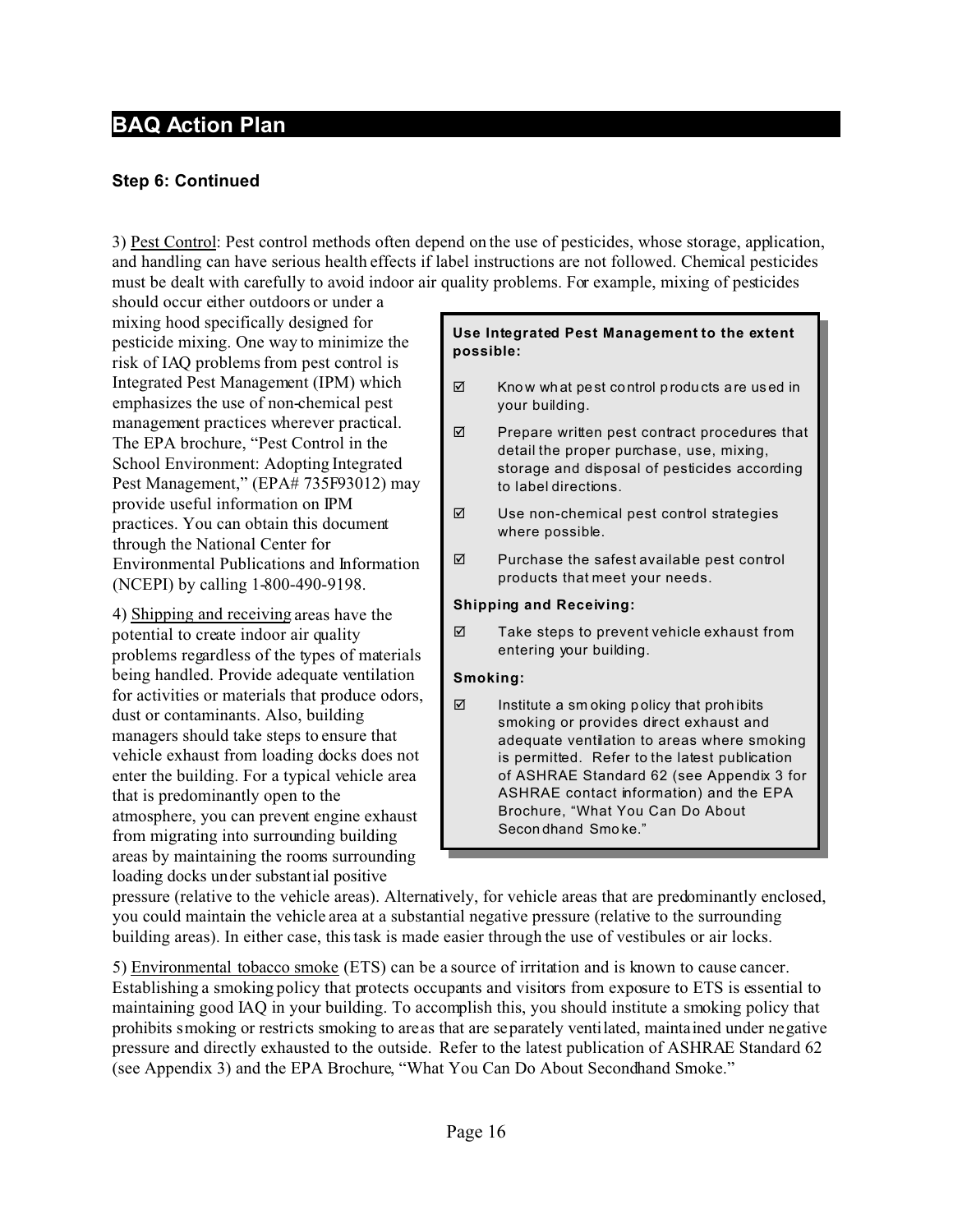#### *Maintaining cooperative relations with tenants and occupants:*

#### **Step 7: Communicate with Tenants/Occupants About Their Role in Maintaining Good IAQ**

- Reference: *Building Air Quality*: Section 3, "Effective Communication," Page 13-17; also, *Building Air Quality*: Section 5, "Managing Buildings for Good IAQ: Occupant Relations," Page 40.
- Purpose: To open communication lines between building owners and tenants/occupants so that tenants/occupants can become part of the solution to IAQ problems.

Early and frequent communication with occupants is important both to prevent IAQ problems from occurring and to secure their cooperation when solving existing problems. It is important for building occupants to understand that their activities can create indoor air quality problems and that their cooperation is critical for maintaining good IAQ in their building. To help educate building occupants/tenants about the effect of their actions on IAQ, the EPA has published a publication entitled, "An Office Building Occupants' Guide to Indoor Air Quality." It

#### **Specific Steps:**

- $\boxtimes$  Inform tenants and occupants about building conditions and policies that may have a significant adverse IAQ im pact.
- $\triangledown$  Notify tenants and occupants when major renovation, remodeling, maintenance or pest control activities are planned.

explains the roles and responsibilities of both building occupants and owners/managers and can be freely copied. We recommend that you make this publication available to all tenants/occupants. Contact the EPA's IAQ Information Clearinghouse (1-800-438-4318) or visit EPA's World Wide Web site (**www.epa.gov/iaq/pubs/occupgd.html**) to obtain a copy.

Building management is responsible for notifying building tenants, and, where applicable, building occupants, about building conditions, policies, or activities, such as unscheduled maintenance events, that may have a significant adverse IAQ impact. Building occupants and/or tenants are responsible for notifying the IAQ manager when activities are planned that could affect the building's IAQ (e.g., construction or other pollutant releasing activities) and promptly bringing unusual conditions to the attention of the IAQ manager. An example of this communication comes when tenants are planning construction, remodeling or renovation activities; the IAQ Manager should be made aware of these plans in order to review them with the whole building's IAQ in mind. Both parties should use chemicals and materials in accordance with their label instructions and MSD sheets.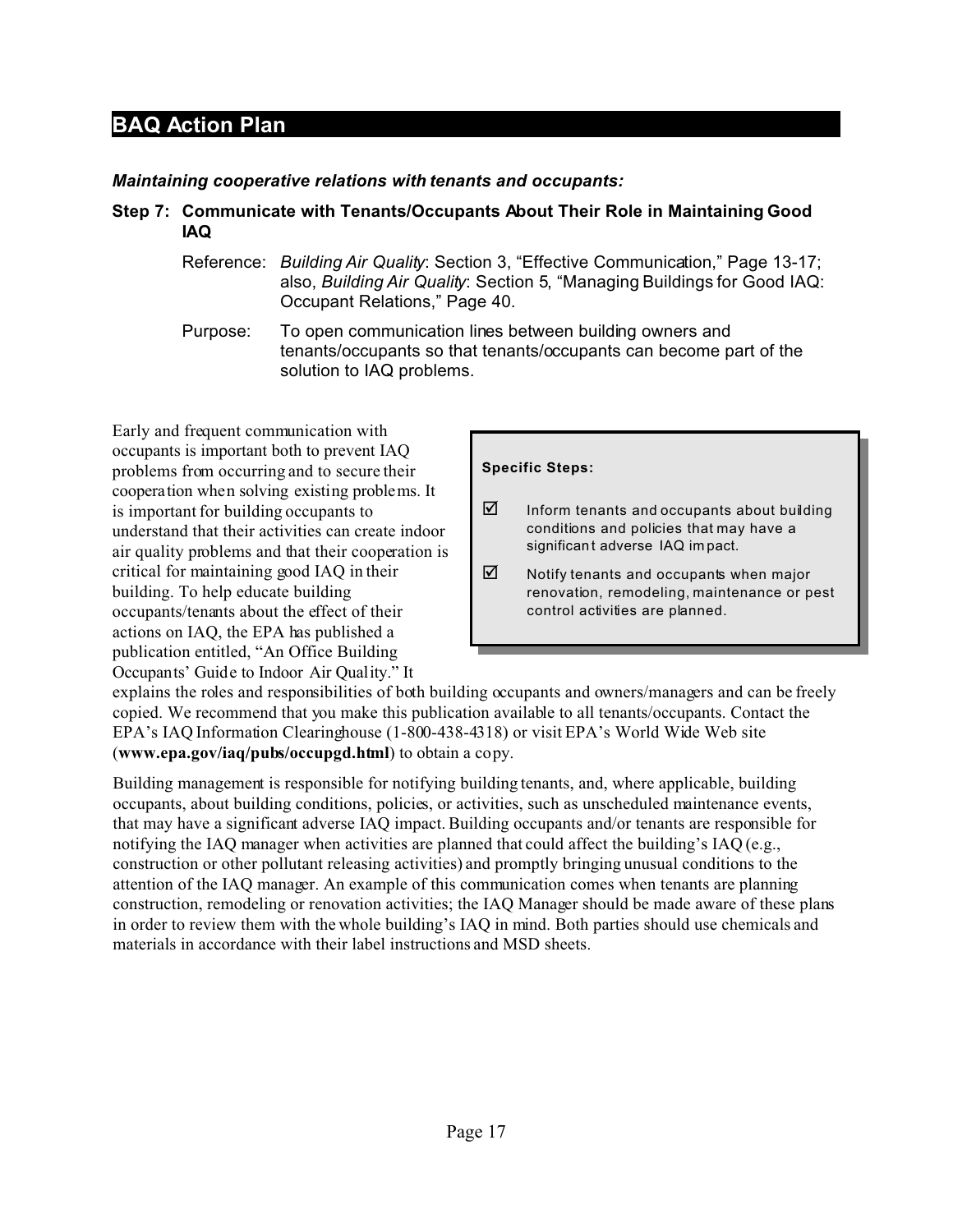#### **Step 8: Establish Procedures for Responding to IAQ Complaints**

- Reference: *Building Air Quality*: Section 3, "Effective Communication: Establish a System for Responding to Complaints," Pages 13–17.
- Purpose: To ensure adequate and timely response to occupant complaints and to prevent small complaints from becoming major health or comfort problems.

Occupant complaints about IAQ may be vague or specific, but they should always be taken seriously and investigated fully. In many cases, the IAQ Manager may be first alerted to potential IAQ problems by occupants. Establishing procedures for responding to and resolving complaints will ensure that all complaints are handled in a consistent and fair manner. If building occupants know that they will get a response, they will be more likely to provide prompt, helpful input about building conditions.

Examples of complaint forms, incident log forms, occupant interview forms and occupant diary forms can be found in the *Building Air Quality* guide on pages 181 through 187.

#### **Specific Steps:**

- $\boxtimes$  Prepare and follow clear procedures for recording and responding to IAQ complaints, including:
	- **n** Logging entries into your existing work-order system,
	- $\blacksquare$  Collecting information from the complainant,
	- **E** Ensuring the confidentiality of information and records obtained from complainants,
	- Determ ining the response capability of in-house staff,
	- $\blacksquare$  Identifying appropriate outside sources of assistance,
	- $\blacksquare$  Applying remedial action,
	- $\blacksquare$  Providing feedback to the complainant, and
	- **n** Following-up to ensure that remedial action has been effective.
- $\nabla$  Inform building staff of these procedures.
- $\boxtimes$  Inform building occupants and/or tenants of these procedures and periodically rem ind them how to locate responsible staff and where to obtain complaint forms.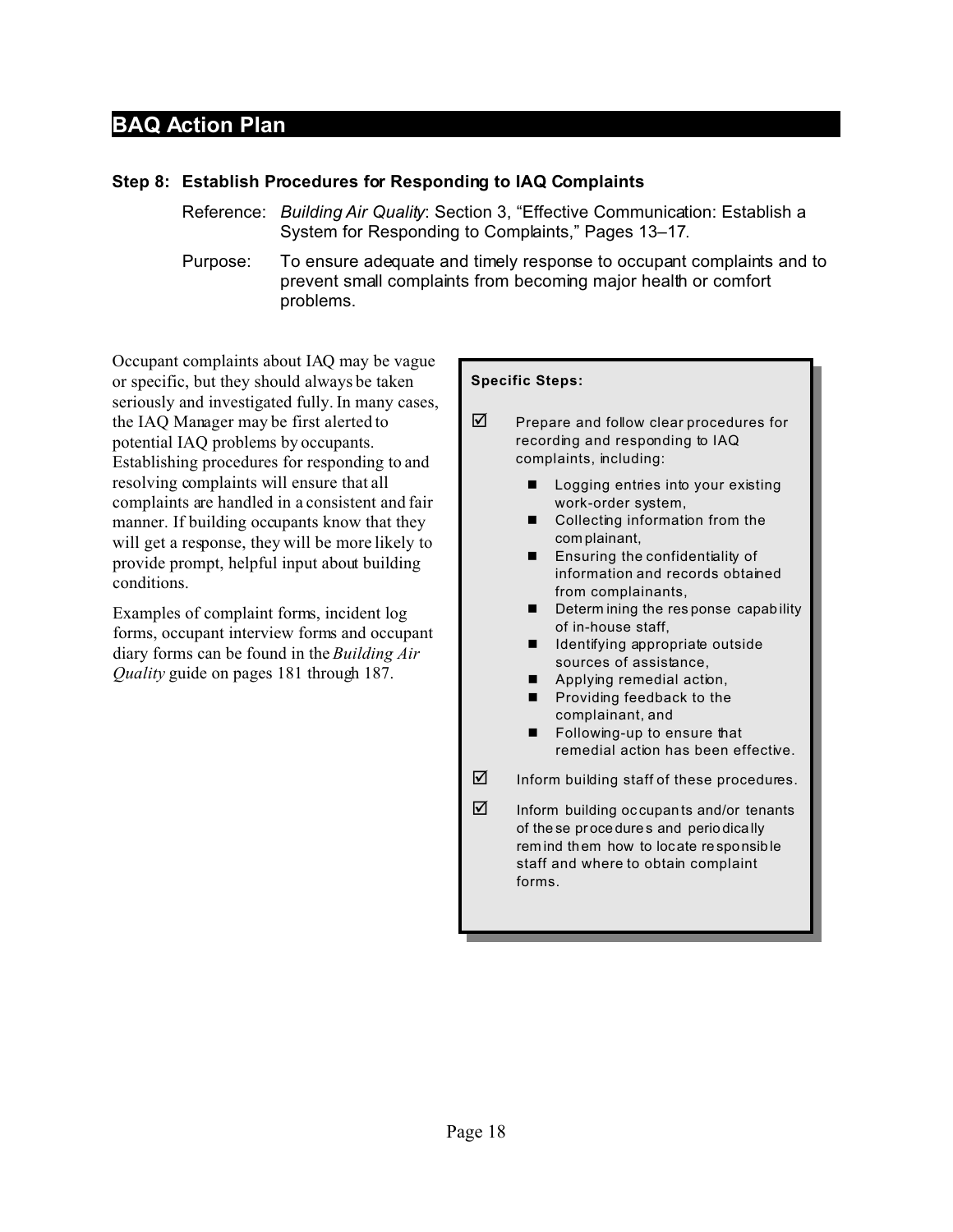### **Record keeping**

One important element underlying the actions described in this guidance is the development and maintenance of a comprehensive, easy-to-use record keeping system. In fact, the Action Plan contains many activities regarding the availability and location of records. The IAQ Manager may want to designate a file cabinet, bookshelves, or notebooks to store information on the IAQ program, including steps taken to complete the Action Plan. Alternatively, the IAQ Manager may wish to develop a single list of all pertinent IAQ records and their locations. These records will be a valuable tool to help the IAQ Manager coordinate day-to-day IAQ activities as well as respond efficiently and effectively to IAQ problems. These records will also serve as documentation of program implementation.

### **Checklist**

To assist building management in verifying implementation of the Action Plan, EPA provides a Checklist. The Checklist is designed to highlight the guidance presented in *Building Air Quality: A Guide for Building Owners and Facility Managers* and closely matches the recommendations contained in the eight steps described here in the *BAQ Action Plan*. Answering these questions will help you determine whether you have taken all of the steps EPA recommends to implement good IAQ management practices or whether additional actions should be taken to bring your building up to the level described in the guidance. As you address the issues discussed in the Checklist, keep records of your progress so you can refer to them later if questions or related issues arise.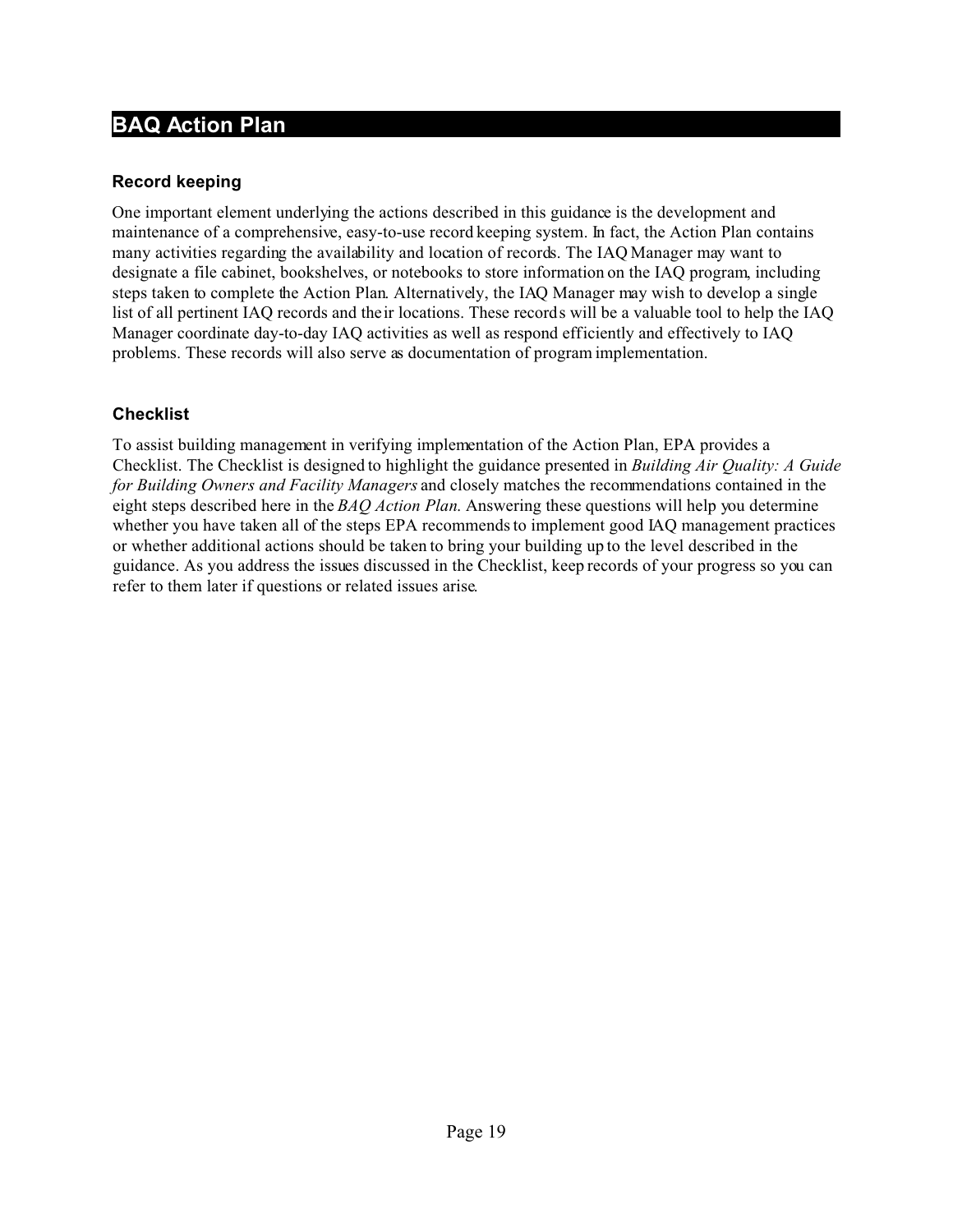|        | STEP 1: DESIGNATE AN IAQ MANAGER                                                                                                                                                                                                   | For Guidance, refer to:                                                                                                                                     |
|--------|------------------------------------------------------------------------------------------------------------------------------------------------------------------------------------------------------------------------------------|-------------------------------------------------------------------------------------------------------------------------------------------------------------|
| $\Box$ | (1) An IAQ Manager has been designated.<br>Name:<br>Title:                                                                                                                                                                         | Building Air Quality, Page 33                                                                                                                               |
| □      | (2) The IAQ Manager has been educated on the contents of Building Air Quality: A Guide<br>for Building Owners and Facility Managers by reading it carefully and possibly receiving<br>naining on the fundamentals of IAO<br>Notes: | Some training courses and materials are<br>listed in Appendix 2 of this publication,<br>Page 28                                                             |
|        | STEP 2: DEVELOP AN IAQ PROFILE OF YOUR BUILDING                                                                                                                                                                                    | For Guidance, refer to:                                                                                                                                     |
|        | 1. Identify and Review Existing Records                                                                                                                                                                                            | Building Air Quality, Pages 19-22                                                                                                                           |
| □      | (3) Up-to-date manufacturers' operating instructions and maintenance records for HVAC<br>system components have been reviewed and filed.                                                                                           | Building Air Quality, Page 21 (note-box)                                                                                                                    |
| □      | (4) Up-to-date schedules and procedures for facility operations and maintenance have been<br>reviewed and filed                                                                                                                    | Building Air Quality, Page 21                                                                                                                               |
| □      | (5) HVAC "as built" blueprints have been updated to indicate current HVAC configuration<br>halit hne                                                                                                                               | Building Air Quality, Page 21                                                                                                                               |
| □      | (6) Drawings of tenant build-out and interior building renovations have been updated and                                                                                                                                           | Building Air Quality, Page 21                                                                                                                               |
| □      | (7) Information on major space use changes (e.g., office space to kitchen or laboratory,<br>significant increases or decreases in occupant density) has been updated and filed.                                                    | Building Air Quality, Page 22                                                                                                                               |
| □      | (8) The HVAC system was designed to deliver ___________CFM of outside air which translates<br>CFM of outside air per occupant.<br>into                                                                                             | Building Air Quality, Pages 8, 136, and<br>137                                                                                                              |
| □      | (9) The HVAC system is actually delivering _______ CFM of outside air which translates into<br>_______ CFM of outside air per occupant.                                                                                            | Building Air Quality, Pages 8, 136-7 and<br>Ventilation Worksheet, Pages 169 and<br>179 (to be used in conjunction with<br>Zone/Room Record Form, Page 177) |
| □      | (10) A review of occupant thermal comfort complaints and indoor temperature and relative<br>humidity readings indicates that current peak heating and cooling loads do not exceed<br>HVAC system capacity.                         | Building Air Quality, Page 122                                                                                                                              |
| □      | (11) Information on pressure relationships between areas and/or zones within the building<br>has been examined, updated, and filed.                                                                                                | Building Air Quality, Pages 8-10 and<br>Pollutant Pathway Record Form, Pages<br>169 and 175                                                                 |
| □      | (12) The building's most recent test and balancing report has been filed. Date of report:                                                                                                                                          | Building Air Quality, Pages 21 and 123                                                                                                                      |
| ▫      | (13) Material Safety Data Sheets (MSDS) for products used in the building are requested<br>from suppliers and kept on file.                                                                                                        | Building Air Quality, Pages 28, 35, and<br>39; 29 CFR 1910.1200 Hazardous<br>Communication Standard, OSHA                                                   |
| $\Box$ | (14) Documentation of HVAC control system set points and ranges has been reviewed and                                                                                                                                              | Building Air Quality, Pages 21 (text-box)                                                                                                                   |
| $\Box$ | (15) The building records (items #3-14) listed above are revised as needed, particularly at the<br>conclusion of any renovation/construction activities.                                                                           | Building Air Quality, Pages 21-22                                                                                                                           |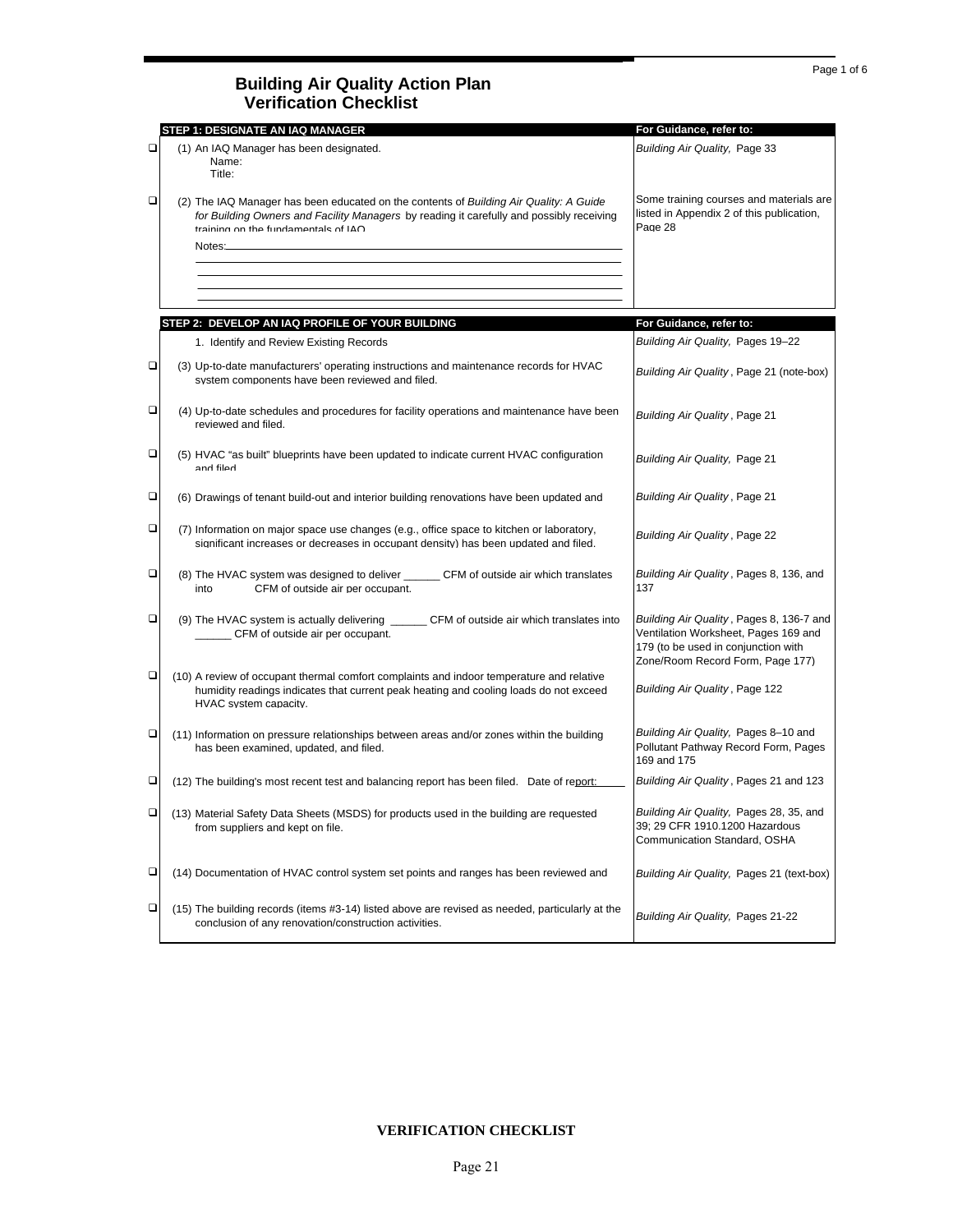|                                      | STEP 2: DEVELOP AN IAQ PROFILE OF YOUR BUILDING (continued)                                                                                                                                                                                                                | For Guidance, refer to:                                                                        |
|--------------------------------------|----------------------------------------------------------------------------------------------------------------------------------------------------------------------------------------------------------------------------------------------------------------------------|------------------------------------------------------------------------------------------------|
|                                      | 2. Conduct a Walkthrough to Assess the Current IAQ Situation                                                                                                                                                                                                               |                                                                                                |
| □                                    | (16) A building walkthrough inspection has been conducted, including both occupied areas<br>and mechanical rooms.                                                                                                                                                          | Building Air Quality, Pages 22-29                                                              |
| □                                    | (17) During the walkthrough, a pollutant/source inventory has been completed.                                                                                                                                                                                              | <b>Building Air Quality, Pollutant Source</b><br>Inventory Form, Page 26, and Pages<br>213-219 |
|                                      | During the walkthrough, IAQ problem indicators have been checked for and noted on a<br>floor plan or comparable drawing, including:                                                                                                                                        | Building Air Quality, Pages 23-25                                                              |
| □<br>О<br>$\Box$<br>$\Box$<br>$\Box$ | (18)<br>• Odors<br>(19)<br>• Dirty or unsanitary conditions<br>(20)<br>• Visible fungal growth or moldy odors<br>(21)<br>• Evident moisture in inappropriate locations (e.g., moisture on walls, floors, or<br>(22)<br>• Staining or discoloration of building material(s) | Building Air Quality, Pages 23-25                                                              |
| $\Box$<br>$\Box$                     | (23)<br>• Smoke damage<br>· Presence of hazardous substances<br>(24)                                                                                                                                                                                                       | Building Air Quality, Pages 23-25 and<br>Chemical Inventory Form, Pages 169                    |
| □<br>$\Box$<br>$\Box$                | (25)<br>• Potential for soil gas entry (e.g., cracks or holes in building surfaces adjacent to<br>(26)<br>• Unusual noises from light fixtures or equipment<br>(27)<br>• Poorly-maintained filters                                                                         | and 221<br>Building Air Quality, Pages 23-25                                                   |
| $\Box$<br>$\Box$<br>$\Box$<br>$\Box$ | (28)<br>• Uneven temperatures<br>(29)<br>• Overcrowding<br>(30)<br>• Personal air cleaners (e.g., ozone generators, portable filtration units) or fans<br>(31)<br>• Inadequate ventilation                                                                                 |                                                                                                |
| $\Box$<br>$\Box$<br>$\Box$           | (32)<br>• Inadequate exhaust air flow<br>(33)<br>• Blocked vents<br>(34)<br>• Other conditions that could impact IAQ, especially risk factors that need regular<br>inspection to prevent IAQ problems from occurring (e.g., drain pans that do not fully<br>drain).        |                                                                                                |
|                                      | The condition and operations of the HVAC system have been inspected, including:                                                                                                                                                                                            | Duilding All Quality, Page 25 and HVAC<br>Checklist - Long Form, Pages 169 and<br>10E          |
| ❏                                    | (35)<br>• Components that need to be repaired, adjusted, cleaned, or replaced have been<br>and work orders prepared.                                                                                                                                                       | Building Air Quality, Pages 23-25                                                              |
| □                                    | • Actual control settings and operating schedules for each air handling unit have been<br>(36)<br>recorded and filed, and checked against the design intent.                                                                                                               |                                                                                                |
| □                                    | (37) Areas with significant sources of contaminants (e.g., copy rooms, food service areas,<br>printing/photographic areas) are provided with adequate exhaust. Other sources are<br>moved as close to exhaust as possible.                                                 | Building Air Quality, Page 25                                                                  |
|                                      | Notes:                                                                                                                                                                                                                                                                     |                                                                                                |
|                                      |                                                                                                                                                                                                                                                                            |                                                                                                |
|                                      |                                                                                                                                                                                                                                                                            |                                                                                                |
|                                      |                                                                                                                                                                                                                                                                            |                                                                                                |
|                                      |                                                                                                                                                                                                                                                                            |                                                                                                |
|                                      |                                                                                                                                                                                                                                                                            |                                                                                                |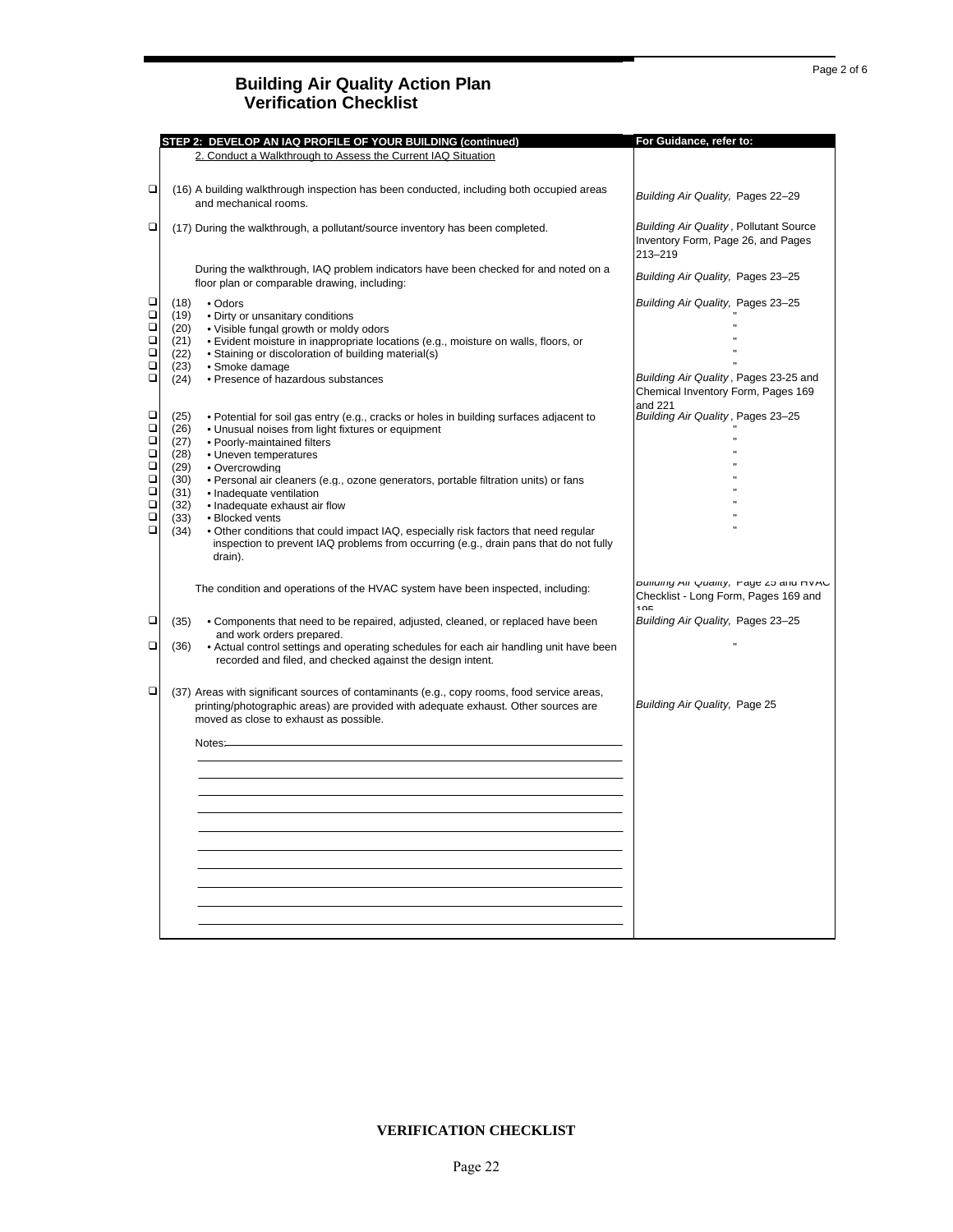|             | STEP 3: ADDRESS EXISTING AND POTENTIAL IAQ PROBLEMS                                                                                                                                                                                                                        | For Guidance, refer to:                                                                                          |
|-------------|----------------------------------------------------------------------------------------------------------------------------------------------------------------------------------------------------------------------------------------------------------------------------|------------------------------------------------------------------------------------------------------------------|
|             | Identified IAQ problems have either been corrected or steps have been taken to control<br>them. including:                                                                                                                                                                 | Building Air Quality, Pages 45-108                                                                               |
| ◻<br>$\Box$ | · Source-related IAQ problems<br>(38)<br>(39)<br>• Ventilation-related IAQ problems.                                                                                                                                                                                       | Building Air Quality, Pages 45-108<br>Building Air Quality, Pages 45-108                                         |
| $\Box$      | (40) Weaknesses have been identified and steps taken to prevent them from becoming                                                                                                                                                                                         | Building Air Quality, Pages 45-108                                                                               |
|             | Notes:                                                                                                                                                                                                                                                                     |                                                                                                                  |
|             |                                                                                                                                                                                                                                                                            |                                                                                                                  |
|             |                                                                                                                                                                                                                                                                            |                                                                                                                  |
|             | STEP 4: EDUCATE BUILDING PERSONNEL ABOUT IAQ MANAGEMENT                                                                                                                                                                                                                    | For Guidance, refer to:                                                                                          |
| □           | (41) In-house and contractor personnel whose functions could impact IAQ (e.g.,<br>housekeeping staff, maintenance contractors) have been identified.                                                                                                                       | Building Air Quality, Pages 23 and<br>$32 - 34$                                                                  |
| □           | (42) IAQ training or information has been provided to in-house personnel and contractors --<br>especially regarding use of hazardous chemicals. Additional training or information is<br>provided periodically, and plans for continual improvement have been established. | Building Air Quality, Pages 33-34 and<br>167; 29 CFR 1910.1200 Hazard<br>Communication Standard, OSHA.           |
|             | Notes: Notes: Andreas and Andreas and Andreas and Andreas and Andreas and Andreas and Andreas and Andreas and Andreas and Andreas and Andreas and Andreas and Andreas and Andreas and Andreas and Andreas and Andreas and Andr                                             |                                                                                                                  |
|             |                                                                                                                                                                                                                                                                            |                                                                                                                  |
|             |                                                                                                                                                                                                                                                                            |                                                                                                                  |
|             | STEP 5: DEVELOP AND IMPLEMENT A PLAN FOR FACILITY OPERATIONS AND MAINTENAN For Guidance, refer to:                                                                                                                                                                         |                                                                                                                  |
|             | 1. HVAC Operations                                                                                                                                                                                                                                                         |                                                                                                                  |
| $\Box$      | (43) Operating schedules for HVAC equipment, ensuring that the HVAC system is operating<br>during significant occupancy periods, have been written and are updated as needed.                                                                                              | Building Air Quality, Page 34                                                                                    |
| $\Box$      | (44) The HVAC operating schedule provides for an adequate flush of the building, with as<br>much outside air as is feasible, prior to occupants' arrival.                                                                                                                  | Building Air Quality, Page 34 and<br>ASHRAE Standard 62-1989, or latest<br>publication (see Appendix 3, Page 30) |
|             | Notes:                                                                                                                                                                                                                                                                     |                                                                                                                  |
|             |                                                                                                                                                                                                                                                                            |                                                                                                                  |
|             |                                                                                                                                                                                                                                                                            |                                                                                                                  |
|             |                                                                                                                                                                                                                                                                            |                                                                                                                  |
|             |                                                                                                                                                                                                                                                                            |                                                                                                                  |
|             |                                                                                                                                                                                                                                                                            |                                                                                                                  |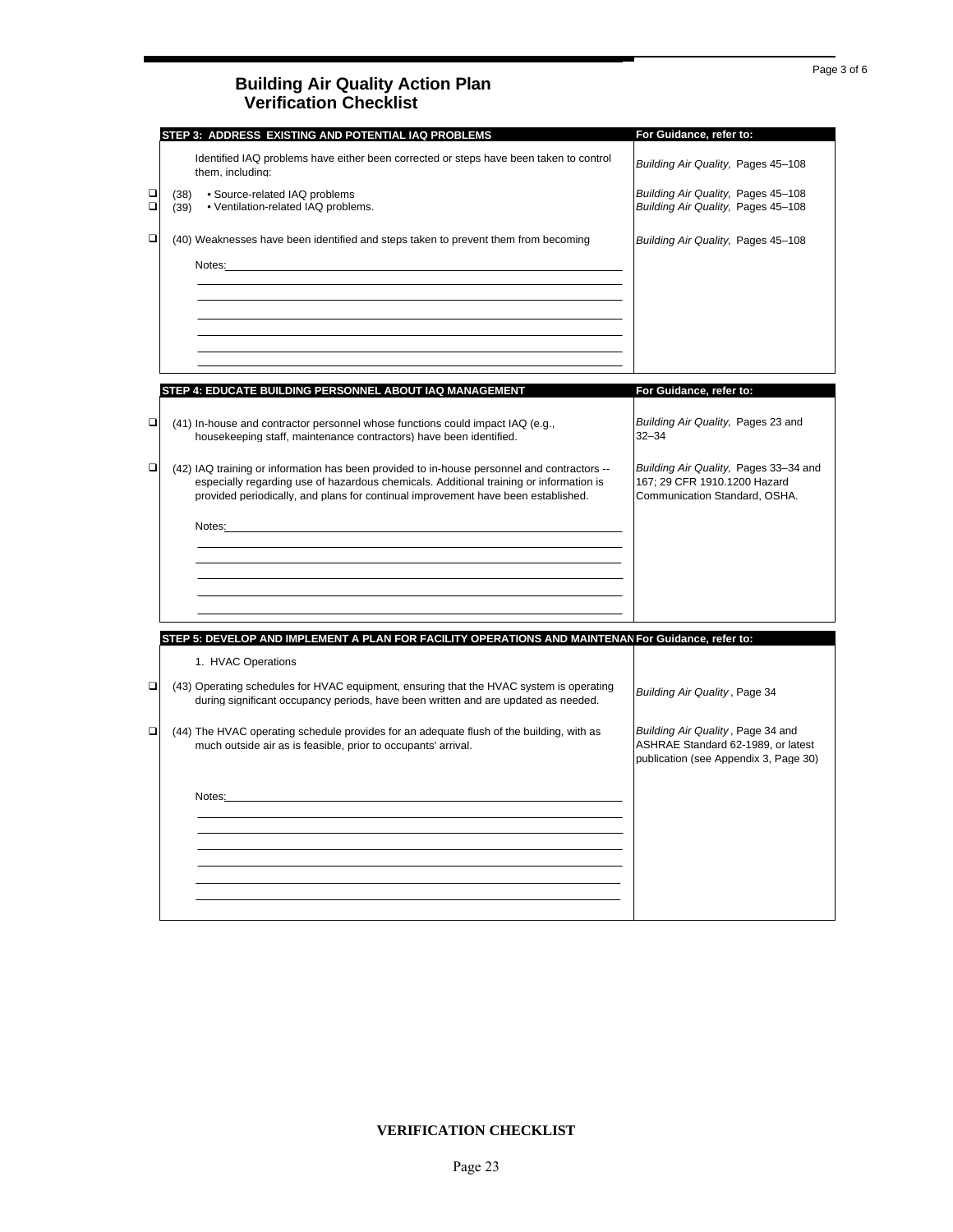|                                                                                        | STEP 5: DEVELOP AND IMPLEMENT A PLAN FOR FACILITY OPERATIONS AND MAINTENAN For Guidance, refer to:<br>(continued)                                                                                                                                                                                                                                                                                                                                                                                                                                                                                                                                                                                                                                                                                           |                                                                                                                                                                                                                                                                                                                                                                                                               |
|----------------------------------------------------------------------------------------|-------------------------------------------------------------------------------------------------------------------------------------------------------------------------------------------------------------------------------------------------------------------------------------------------------------------------------------------------------------------------------------------------------------------------------------------------------------------------------------------------------------------------------------------------------------------------------------------------------------------------------------------------------------------------------------------------------------------------------------------------------------------------------------------------------------|---------------------------------------------------------------------------------------------------------------------------------------------------------------------------------------------------------------------------------------------------------------------------------------------------------------------------------------------------------------------------------------------------------------|
|                                                                                        | 2. Housekeeping                                                                                                                                                                                                                                                                                                                                                                                                                                                                                                                                                                                                                                                                                                                                                                                             |                                                                                                                                                                                                                                                                                                                                                                                                               |
| □                                                                                      | (45) All housekeeping equipment and products used in the building are known to the IAQ<br>Manager.                                                                                                                                                                                                                                                                                                                                                                                                                                                                                                                                                                                                                                                                                                          | Building Air Quality, Pages 36-37                                                                                                                                                                                                                                                                                                                                                                             |
| □                                                                                      | (46) The products used in this building that may produce strong odors, are potential irritants,<br>or may have other IAQ impacts have been determined and, where possible, have been<br>replaced by products without such impacts.                                                                                                                                                                                                                                                                                                                                                                                                                                                                                                                                                                          | See Material Safety Data Sheets                                                                                                                                                                                                                                                                                                                                                                               |
| □                                                                                      | (47) Housekeeping procedures that detail proper use, storage, and purchase of cleaning<br>materials have been written and are updated as needed.                                                                                                                                                                                                                                                                                                                                                                                                                                                                                                                                                                                                                                                            | Building Air Quality, Pages 36-37                                                                                                                                                                                                                                                                                                                                                                             |
|                                                                                        | The housekeeping staff or contractors have been educated about the IAQ implications,<br>appropriate use, and application of the following to improve IAQ:                                                                                                                                                                                                                                                                                                                                                                                                                                                                                                                                                                                                                                                   | Building Air Quality, Pages 36-37                                                                                                                                                                                                                                                                                                                                                                             |
| □<br>$\Box$                                                                            | • Proper cleaning methods<br>(48)<br>(49)<br>• Cleaning schedules                                                                                                                                                                                                                                                                                                                                                                                                                                                                                                                                                                                                                                                                                                                                           |                                                                                                                                                                                                                                                                                                                                                                                                               |
| $\Box$<br>$\Box$                                                                       | (50)<br>• Purchasing                                                                                                                                                                                                                                                                                                                                                                                                                                                                                                                                                                                                                                                                                                                                                                                        |                                                                                                                                                                                                                                                                                                                                                                                                               |
| $\Box$                                                                                 | (51)<br>• Proper materials storage and use<br>• Proper trash disposal.<br>(52)                                                                                                                                                                                                                                                                                                                                                                                                                                                                                                                                                                                                                                                                                                                              |                                                                                                                                                                                                                                                                                                                                                                                                               |
|                                                                                        | 3. HVAC Preventive Maintenance                                                                                                                                                                                                                                                                                                                                                                                                                                                                                                                                                                                                                                                                                                                                                                              |                                                                                                                                                                                                                                                                                                                                                                                                               |
| □                                                                                      | (53) A preventive maintenance plan that includes equipment maintenance schedules has<br>been written or computerized and is followed and updated as needed.                                                                                                                                                                                                                                                                                                                                                                                                                                                                                                                                                                                                                                                 | Building Air Quality, Pages 34, 35, 36,<br>43. and 121-139                                                                                                                                                                                                                                                                                                                                                    |
|                                                                                        | A preventive maintenance plan or contract includes at least the following maintenance                                                                                                                                                                                                                                                                                                                                                                                                                                                                                                                                                                                                                                                                                                                       | Building Air Quality, Page 36                                                                                                                                                                                                                                                                                                                                                                                 |
| о<br>$\Box$<br>$\Box$<br>$\Box$<br>О<br>$\Box$<br>$\Box$<br>$\Box$<br>$\Box$<br>$\Box$ | • Outside air intakes (inspected for nearby sources of contaminants)<br>(54)<br>• Air distribution dampers (cleared of obstruction and operating properly)<br>(55)<br>• Air filters (pressure drops monitored, replacement or cleaning performed regularly)<br>(56)<br>• Drain pans (inspected and cleaned to ensure proper drainage)<br>(57)<br>(58)<br>• Heating and cooling coils (inspected and cleaned)<br>(59)<br>• Interior of air handling units (inspected and cleaned, as warranted)<br>• Fan motor and belts (inspected)<br>(60)<br>• Air humidification and controls (inspected and regularly cleaned)<br>(61)<br>(62)<br>• Cooling tower (inspected, cleaned, and water treated according to schedule)<br>(63)<br>• Air distribution pathways and VAV boxes (inspected and cleaned as needed). | Building Air Quality, Pages 124-125<br>Building Air Quality, Pages 125-126<br>Building Air Quality, Pages 126-128<br>Building Air Quality, Page 128<br>Building Air Quality, Page 128<br>Building Air Quality, Pages 25, 26, 35,<br>Building Air Quality, Page 130<br>Building Air Quality, Pages 129-130<br>Building Air Quality, Page 135<br>Building Air Quality, Pages 25-26, 36,<br>123-126, and 130-133 |
| □                                                                                      | (64) The preventive maintenance plan and operations manuals are updated when equipment<br>is added, removed, or replaced.                                                                                                                                                                                                                                                                                                                                                                                                                                                                                                                                                                                                                                                                                   | Building Air Quality, Page 35                                                                                                                                                                                                                                                                                                                                                                                 |
| $\Box$                                                                                 | 4. Unscheduled Maintenance<br>(65) Procedures for unscheduled maintenance events (e.g., equipment failure) have been<br>written and communicated to building staff. They include:                                                                                                                                                                                                                                                                                                                                                                                                                                                                                                                                                                                                                           | Building Air Quality, Page 32-35, 67                                                                                                                                                                                                                                                                                                                                                                          |
| ◻                                                                                      | • Building maintenance personnel immediately tell the IAQ Manager that an<br>(66)                                                                                                                                                                                                                                                                                                                                                                                                                                                                                                                                                                                                                                                                                                                           |                                                                                                                                                                                                                                                                                                                                                                                                               |
| □                                                                                      | maintenance event has occurred.<br>• Notification to occupants/tenants is provided in a timely manner, addressing how<br>(67)                                                                                                                                                                                                                                                                                                                                                                                                                                                                                                                                                                                                                                                                               |                                                                                                                                                                                                                                                                                                                                                                                                               |
| □                                                                                      | quality is being protected.<br>• Necessary remedial action is taken.<br>(68)                                                                                                                                                                                                                                                                                                                                                                                                                                                                                                                                                                                                                                                                                                                                |                                                                                                                                                                                                                                                                                                                                                                                                               |
|                                                                                        | Notes:                                                                                                                                                                                                                                                                                                                                                                                                                                                                                                                                                                                                                                                                                                                                                                                                      |                                                                                                                                                                                                                                                                                                                                                                                                               |
|                                                                                        |                                                                                                                                                                                                                                                                                                                                                                                                                                                                                                                                                                                                                                                                                                                                                                                                             |                                                                                                                                                                                                                                                                                                                                                                                                               |
|                                                                                        |                                                                                                                                                                                                                                                                                                                                                                                                                                                                                                                                                                                                                                                                                                                                                                                                             |                                                                                                                                                                                                                                                                                                                                                                                                               |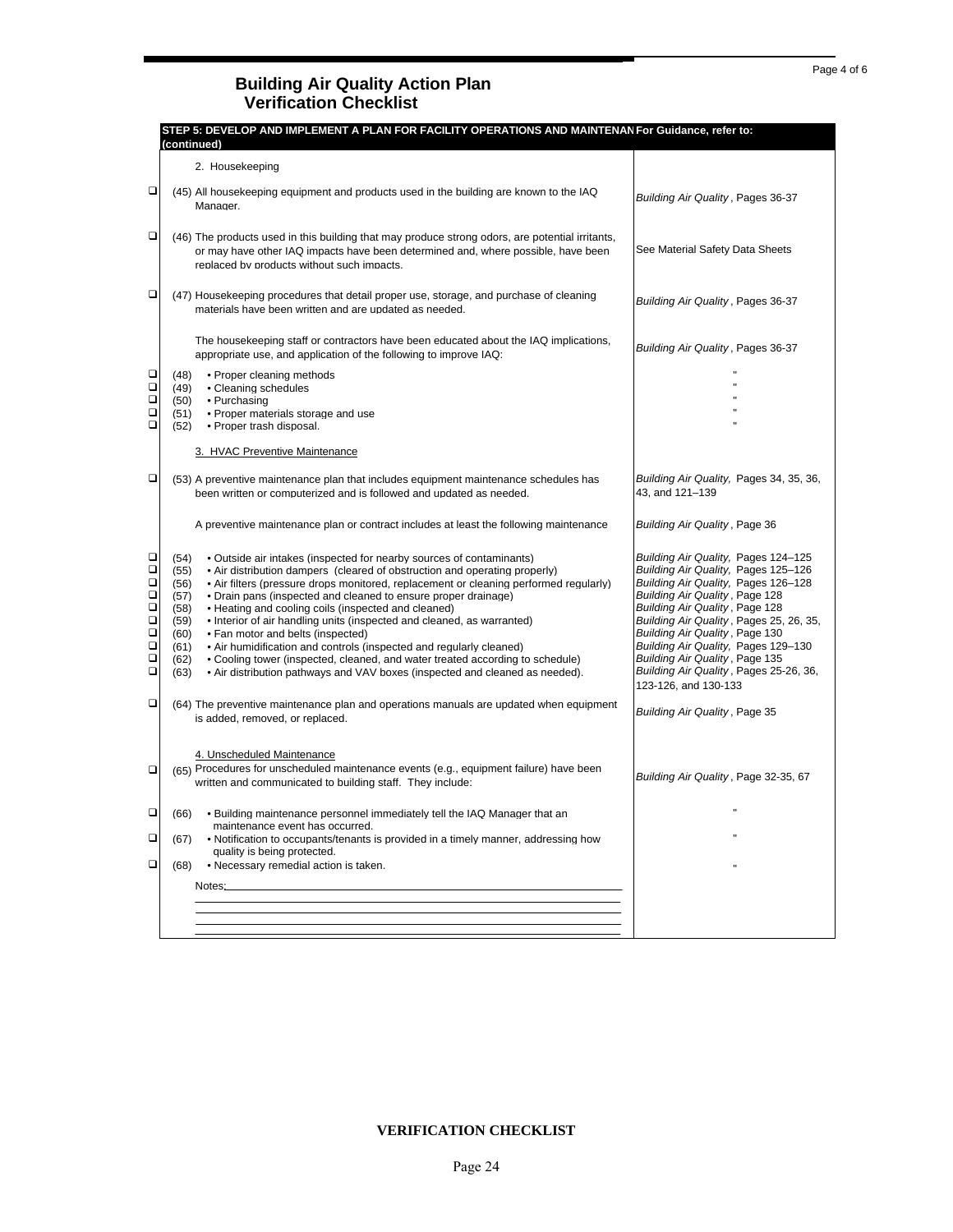#### Page 5 of 6

#### **Building Air Quality Action Plan Verification Checklist**

|                                                                    | STEP 6: MANAGE PROCESSES WITH POTENTIAL SIGNIFICANT POLLUTANT SOURCES                                                                                                                                                                                                                                                                                                                                                                                                                                                                                                                                                                                                                                                                                                                                                              | For Guidance, refer to:                  |
|--------------------------------------------------------------------|------------------------------------------------------------------------------------------------------------------------------------------------------------------------------------------------------------------------------------------------------------------------------------------------------------------------------------------------------------------------------------------------------------------------------------------------------------------------------------------------------------------------------------------------------------------------------------------------------------------------------------------------------------------------------------------------------------------------------------------------------------------------------------------------------------------------------------|------------------------------------------|
|                                                                    | General                                                                                                                                                                                                                                                                                                                                                                                                                                                                                                                                                                                                                                                                                                                                                                                                                            |                                          |
| $\Box$                                                             | (69) When new products are purchased, information on potential indoor air contaminant<br>emissions is requested from product suppliers.                                                                                                                                                                                                                                                                                                                                                                                                                                                                                                                                                                                                                                                                                            | Building Air Quality, Page 37            |
|                                                                    | [Note: Emission information may not be readily available for many products at this time,<br>however information that is available should be collected.                                                                                                                                                                                                                                                                                                                                                                                                                                                                                                                                                                                                                                                                             |                                          |
| $\Box$                                                             | (70) When the services of architects, engineers, contractors, and other professionals are<br>used, IAQ concerns, such as special exhaust needs, are discussed.                                                                                                                                                                                                                                                                                                                                                                                                                                                                                                                                                                                                                                                                     | Building Air Quality, Page 40            |
|                                                                    | 1. Remodeling and Renovation                                                                                                                                                                                                                                                                                                                                                                                                                                                                                                                                                                                                                                                                                                                                                                                                       |                                          |
| □                                                                  | (71) Special procedures to minimize the generation and migration of contaminants or odors<br>to occupied areas of the building are used (or required of contractors).                                                                                                                                                                                                                                                                                                                                                                                                                                                                                                                                                                                                                                                              | Building Air Quality, Pages 6,40, and 99 |
|                                                                    | The special procedures used in this building are:                                                                                                                                                                                                                                                                                                                                                                                                                                                                                                                                                                                                                                                                                                                                                                                  |                                          |
| □<br>$\Box$<br>$\Box$<br>$\Box$<br>$\Box$<br>$\Box$<br>$\Box$<br>□ | • The IAQ Manager reviews designs and construction activities for all proposed<br>(72)<br>remodeling and renovation activities prior to their initiation<br>• Work is scheduled during periods of minimum occupancy<br>(73)<br>• Ventilation is provided in order to isolate work areas<br>(74)<br>• Lower-emitting work processes are used (e.g., wet-sanding dry wall)<br>(75)<br>• Specialized cleaning procedures are used (e.g., use of HEPA vacuums)<br>(76)<br>• Filters are changed more frequently, especially after work is completed<br>(77)<br>. Emissions from new furnishings are minimized (e.g., buying lower-emitting products,<br>(78)<br>airing out furnishings before installation, increased amount and duration of<br>after installation)<br>• Ventilation and distribution equipment are protected.<br>(79) | Building Air Quality, Pages 6,40, & 99   |
|                                                                    | 2. Painting                                                                                                                                                                                                                                                                                                                                                                                                                                                                                                                                                                                                                                                                                                                                                                                                                        |                                          |
| □                                                                  | (80) Occupants' exposure to paint vapors is minimized by using low-emitting products,<br>scheduling work during periods of minimum occupancy, or increasing ventilation.                                                                                                                                                                                                                                                                                                                                                                                                                                                                                                                                                                                                                                                           | Building Air Quality, Pages 6,40, & 99   |
|                                                                    | 3. Pest Control                                                                                                                                                                                                                                                                                                                                                                                                                                                                                                                                                                                                                                                                                                                                                                                                                    |                                          |
| □                                                                  | (81) Integrated Pest Management procedures are used to the extent possible:                                                                                                                                                                                                                                                                                                                                                                                                                                                                                                                                                                                                                                                                                                                                                        |                                          |
| □<br>$\Box$                                                        | • The pest control products being used in the building are known.<br>(82)<br>• Either by written procedures or contract language, it is ensured that all people who<br>(83)<br>use pest control products read and follow all label directions for proper use, mixing,                                                                                                                                                                                                                                                                                                                                                                                                                                                                                                                                                              | Building Air Quality, Page 38            |
| ❏<br>$\Box$                                                        | storage and disposal.<br>. Non-chemical pest control strategies are used where possible.<br>(84)<br>• The safest available pest control products that meet the building's needs are<br>(85)<br>or reviewed with pest control contractor.                                                                                                                                                                                                                                                                                                                                                                                                                                                                                                                                                                                           |                                          |
|                                                                    | 4. Shipping or Receiving                                                                                                                                                                                                                                                                                                                                                                                                                                                                                                                                                                                                                                                                                                                                                                                                           |                                          |
| □                                                                  | (86) Vehicle exhaust has been prevented from entering the building (including through air<br>intakes and building openings) by installing barriers to airflow from loading dock areas<br>(e.g., doors, curtains, etc.) and using pressurization.<br>Notes:                                                                                                                                                                                                                                                                                                                                                                                                                                                                                                                                                                         | Building Air Quality, Page 37            |
|                                                                    |                                                                                                                                                                                                                                                                                                                                                                                                                                                                                                                                                                                                                                                                                                                                                                                                                                    |                                          |
|                                                                    |                                                                                                                                                                                                                                                                                                                                                                                                                                                                                                                                                                                                                                                                                                                                                                                                                                    |                                          |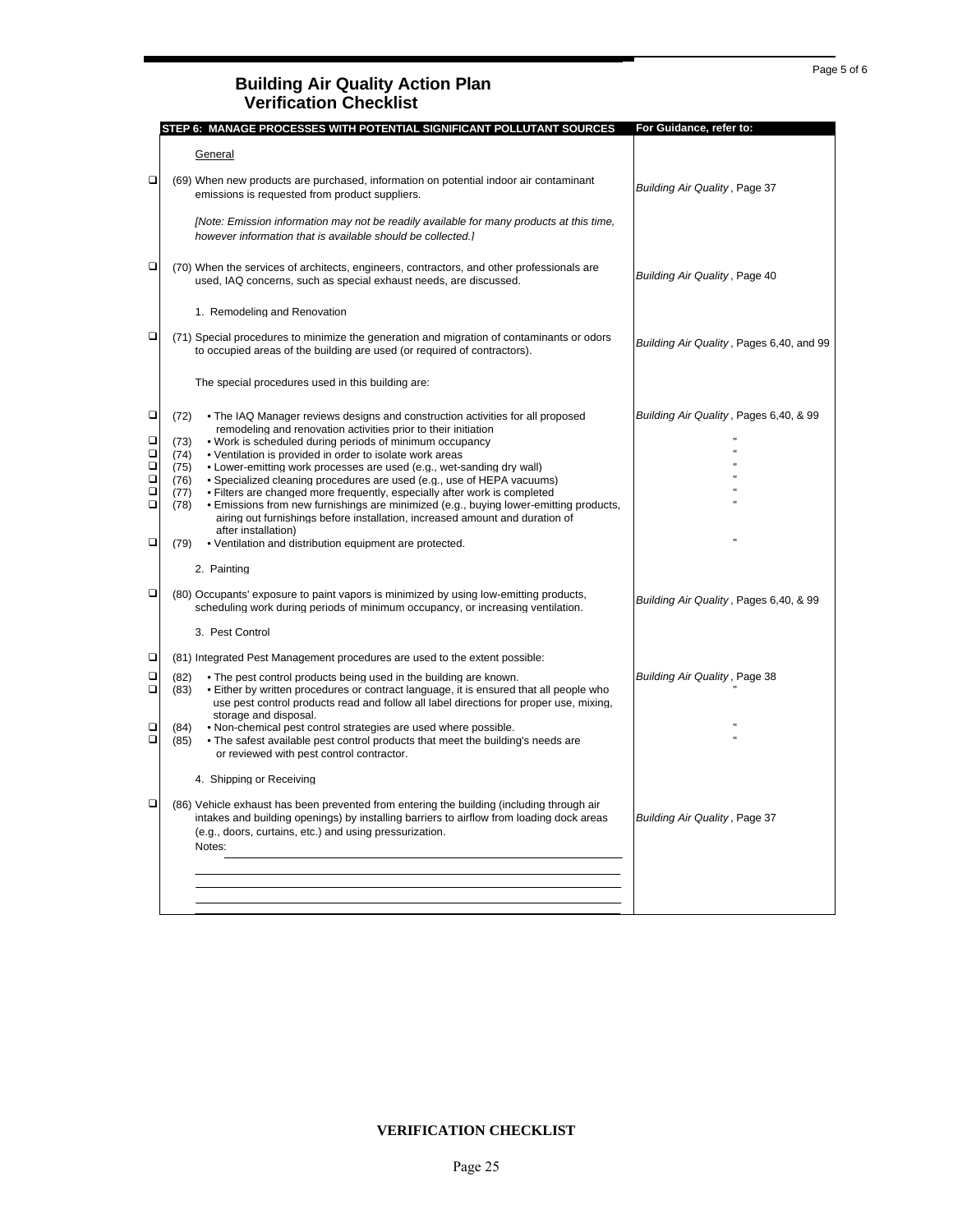|                                                                                                                                                                         | For Guidance, refer to:                                                                                                                                                                                                                                                                                                                                                                                                                                                                                                                                                                                                                                                                                                                                                                                                                                                                                                                                                                                 |
|-------------------------------------------------------------------------------------------------------------------------------------------------------------------------|---------------------------------------------------------------------------------------------------------------------------------------------------------------------------------------------------------------------------------------------------------------------------------------------------------------------------------------------------------------------------------------------------------------------------------------------------------------------------------------------------------------------------------------------------------------------------------------------------------------------------------------------------------------------------------------------------------------------------------------------------------------------------------------------------------------------------------------------------------------------------------------------------------------------------------------------------------------------------------------------------------|
| 5. Smoking                                                                                                                                                              |                                                                                                                                                                                                                                                                                                                                                                                                                                                                                                                                                                                                                                                                                                                                                                                                                                                                                                                                                                                                         |
|                                                                                                                                                                         | 'What You Can Do About Secondhand<br>Smoke", EPA 1993                                                                                                                                                                                                                                                                                                                                                                                                                                                                                                                                                                                                                                                                                                                                                                                                                                                                                                                                                   |
| 0R<br>outside, are maintained under negative pressure relative to adjacent space, and are<br>with 60 CFM per occupant of make-up air (can be supplied by transfer air). | ASHRAE Standard 62-1989 (see<br>Appendix 3, Page 30), and "What You<br>Do About Secondhand Smoke," EPA                                                                                                                                                                                                                                                                                                                                                                                                                                                                                                                                                                                                                                                                                                                                                                                                                                                                                                  |
|                                                                                                                                                                         |                                                                                                                                                                                                                                                                                                                                                                                                                                                                                                                                                                                                                                                                                                                                                                                                                                                                                                                                                                                                         |
|                                                                                                                                                                         |                                                                                                                                                                                                                                                                                                                                                                                                                                                                                                                                                                                                                                                                                                                                                                                                                                                                                                                                                                                                         |
| THEIR ROLE IN MAINTAINING GOOD IAQ                                                                                                                                      | For Guidance, refer to:                                                                                                                                                                                                                                                                                                                                                                                                                                                                                                                                                                                                                                                                                                                                                                                                                                                                                                                                                                                 |
| may impact IAQ (e.g., practices that attract insects or smoking policy clarifications).                                                                                 | Building Air Quality, Pages 14 and 40                                                                                                                                                                                                                                                                                                                                                                                                                                                                                                                                                                                                                                                                                                                                                                                                                                                                                                                                                                   |
| maintenance or pest control activities.                                                                                                                                 | Building Air Quality, Page 14                                                                                                                                                                                                                                                                                                                                                                                                                                                                                                                                                                                                                                                                                                                                                                                                                                                                                                                                                                           |
|                                                                                                                                                                         |                                                                                                                                                                                                                                                                                                                                                                                                                                                                                                                                                                                                                                                                                                                                                                                                                                                                                                                                                                                                         |
|                                                                                                                                                                         |                                                                                                                                                                                                                                                                                                                                                                                                                                                                                                                                                                                                                                                                                                                                                                                                                                                                                                                                                                                                         |
|                                                                                                                                                                         | For Guidance, refer to:                                                                                                                                                                                                                                                                                                                                                                                                                                                                                                                                                                                                                                                                                                                                                                                                                                                                                                                                                                                 |
|                                                                                                                                                                         |                                                                                                                                                                                                                                                                                                                                                                                                                                                                                                                                                                                                                                                                                                                                                                                                                                                                                                                                                                                                         |
| Clear procedures for responding to IAQ complaints have been written and are followed,<br>includina:                                                                     | Building Air Quality, Pages 15-17                                                                                                                                                                                                                                                                                                                                                                                                                                                                                                                                                                                                                                                                                                                                                                                                                                                                                                                                                                       |
| . Entries such as IAQ problems are logged into the existing work-order system.<br>• Information is collected from complainants.                                         |                                                                                                                                                                                                                                                                                                                                                                                                                                                                                                                                                                                                                                                                                                                                                                                                                                                                                                                                                                                                         |
| . Information and records obtained from complainants are kept confidential.<br>• The capability of in-house staff to respond to complaints is assessed.                 |                                                                                                                                                                                                                                                                                                                                                                                                                                                                                                                                                                                                                                                                                                                                                                                                                                                                                                                                                                                                         |
| • Feedback is provided in a timely manner to complainant.<br>• Remedial actions are taken.                                                                              |                                                                                                                                                                                                                                                                                                                                                                                                                                                                                                                                                                                                                                                                                                                                                                                                                                                                                                                                                                                                         |
| . Remedial actions are followed-up to determine if the action has been effective.                                                                                       |                                                                                                                                                                                                                                                                                                                                                                                                                                                                                                                                                                                                                                                                                                                                                                                                                                                                                                                                                                                                         |
|                                                                                                                                                                         | Building Air Quality, Page 13                                                                                                                                                                                                                                                                                                                                                                                                                                                                                                                                                                                                                                                                                                                                                                                                                                                                                                                                                                           |
| forms.                                                                                                                                                                  | Building Air Quality, Page 14                                                                                                                                                                                                                                                                                                                                                                                                                                                                                                                                                                                                                                                                                                                                                                                                                                                                                                                                                                           |
| Notes:                                                                                                                                                                  |                                                                                                                                                                                                                                                                                                                                                                                                                                                                                                                                                                                                                                                                                                                                                                                                                                                                                                                                                                                                         |
|                                                                                                                                                                         |                                                                                                                                                                                                                                                                                                                                                                                                                                                                                                                                                                                                                                                                                                                                                                                                                                                                                                                                                                                                         |
|                                                                                                                                                                         | STEP 6: MANAGE PROCESSES WITH POTENTIAL SIGNIFICANT POLLUTANT SOURCES<br>(continued)<br>(87) A. Smoking is prohibited in all portions of this building, including tenant occupied space.<br>(88) B. If smoking is permitted in the building, all smoking areas are exhausted directly to the<br>STEP 7: COMMUNICATE APPROPRIATELY WITH TENANTS/OCCUPANTS ABOUT<br>(89) Tenants or occupants are routinely informed about building conditions and policies that<br>(90) Tenants or occupants are notified in advance of major renovation, remodeling,<br>STEP 8: ESTABLISH PROCEDURES FOR RESPONDING TO IAQ COMPLAINTS<br>(91)<br>(92)<br>(93)<br>(94)<br>• Appropriate outside sources of assistance are identified.<br>(95)<br>(96)<br>(97)<br>(98)<br>(99) Building staff have been informed of these procedures.<br>(100) Building occupants and/or tenants have been informed of these procedures and are<br>periodically reminded of how to locate responsible staff and where to obtain complaint |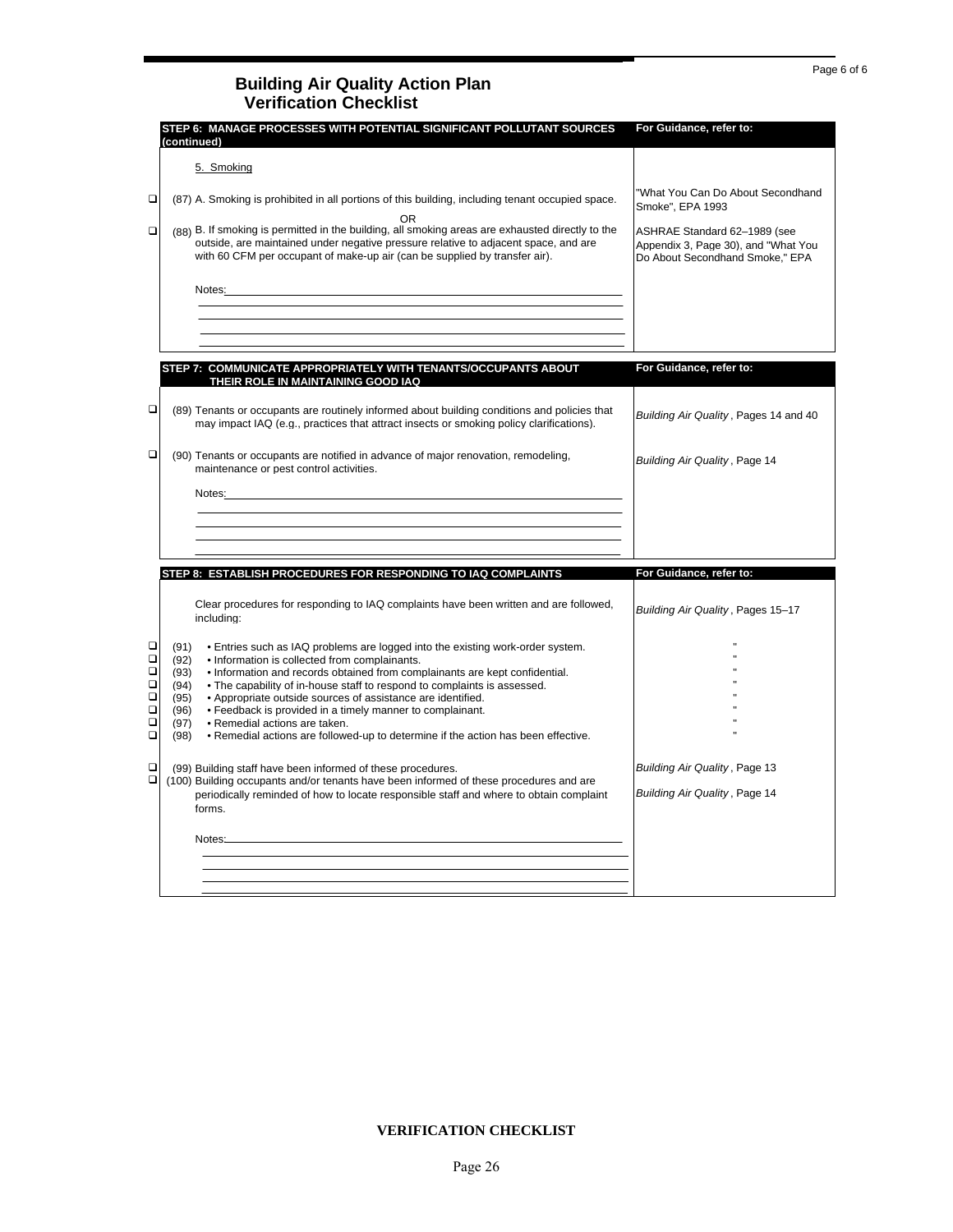# **Appendix 2** Training Resources

### **Training for IAQ Managers:**

*Building Air Quality: An Introduction to Building Air Quality* is a four-hour introductory course on *Building Air Quality: A Guide for Building Owners and Facility Managers*. It is highly interactive, introducing the causes of indoor air quality (IAQ) problems, providing suggestions on diagnosing and mitigating IAQ problems, and showing how to prevent them from occurring in the first place. The course is specifically designed to meet the training needs of building owners and facility managers. The instructor's guide, slides and student manual can be purchased through the Department of Commerce, Technology Administration, National Technology Information Service (NTIS). The order number for the kit is AVA19188SS00, and the number for NTIS is 1-703-605-6900 (for two-day "rush" orders only, call 1-800-553-6847). The World Wide Web site for NTIS, **www.ntis.gov/ordering**, contains other ordering information, including email and FAX ordering forms and information, but you cannot order directly at their web-site. Please note that this document is not listed in their web-accessed, searchable database.

### **Other Available EPA Training:**

*Orientation to Indoor Air Quality* (OIAQ) is an overview course that addresses the needs of personnel who are working to resolve indoor air pollution problems. It provides information about indoor air pollution sources and their health effects; how buildings operate; what guidelines are available to identify indoor air quality hazard levels (and their limitations) and, recommended approaches to indoor quality problem prevention, diagnosis and mitigation and prevention for residential, commercial and institutional buildings. Check with the EPA Regional IAQ coordinators (Appendix 3) to determine whether this training course is being presented in your area. The Orientation to Indoor Air Quality (OIAQ) course is available for purchase from the NTIS. The order number for the *OIAQ Instructor Kit* is AVA19276SS00. To obtain additional copies of the *OIAQ Student Manual* (in units of 10) use order number AVA19277BB00. The toll free number and World Wide Web site for the NTIS is listed above, though, again, these documents are not listed in their web-accessed database.

*Basic IAQ Hands On Measurements and Diagnostics: Basic Tools for Evaluating the Indoor Air Environment* is a one-day training course that provides hands-on awareness in IAQ measurements, instrumentation and the limitations of data interpretation. It is directed toward health and building professionals with little background in the design and evaluation of non-industrial ventilation systems. Check with EPA Regional IAQ coordinators (Appendix 3) to determine if this training course is being offered in your area.

*Introduction to Indoor Air Quality* is a two-volume home-study course produced under a cooperative agreement between the National Environmental Health Association, the U. S. Public Health Service and the U. S. Environmental Protection Agency. Its primary focus is residential indoor air quality. The course may be purchased for \$47.00 through the National Environmental Health Association, 720 South Colorado Boulevard, #970 South Tower, Denver, Colorado 80246-1925. This document contains nine lessons with review questions and a final examination. Environmental Health professionals may receive continuing education credits from the National Environmental Health Association by passing the final examination with an acceptable score. The second volume contains reference data and useful tools for practical applications and problem solving.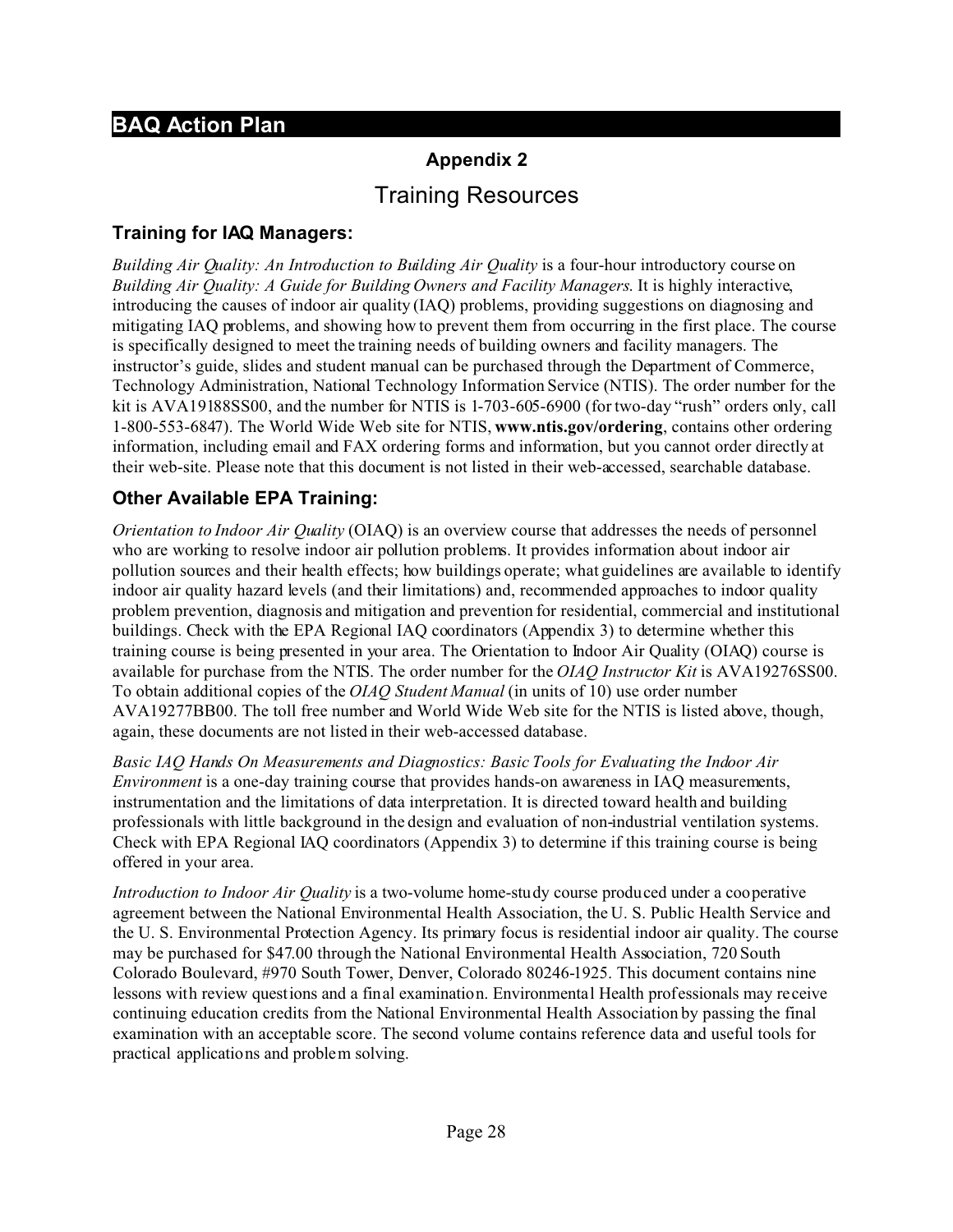# **Appendix 3**

# Useful Contacts

There are many sources of additional information on indoor air quality in office, homes and schools which provide guidance on healthy indoor environment. To obtain a list of available EPA publications, see www.epa.gov/iaq/pubs/index.html

The *Building Air Quality Action Plan*, *Building Air Quality: A Guide for Building Owners and Facility Managers* and *An Office Building Occupants' Guide to Indoor Air Quality*, plus many other EPA documents, may be downloaded from:

### **The U.S. Environmental Protection Agency Indoor Air Quality Home Page on the World Wide Web:**

### **http://www.epa.gov/iaq**

Copies of the *Building Air Quality Action Plan* and other NIOSH documents are available from:

### **National Institute for Occupational Safety and Health 1-800-35-NIOSH (1-800-356-4674)** Education and Information Division Publications Dissemination 4676 Columbia Parkway Cincinnati, OH 45226-1988 Fax Number: (513)533-8573 **E-mail: pubstaft@niosdt1.em.cdc.gov**

To receive other information about occupational safety and health problems, call:

## **1-800-35-NIOSH (1-800-356-4674)**

or visit the National Institute for Occupational Safety and Health World Wide Web Home Page at:

## **http://www.cdc.gov/niosh**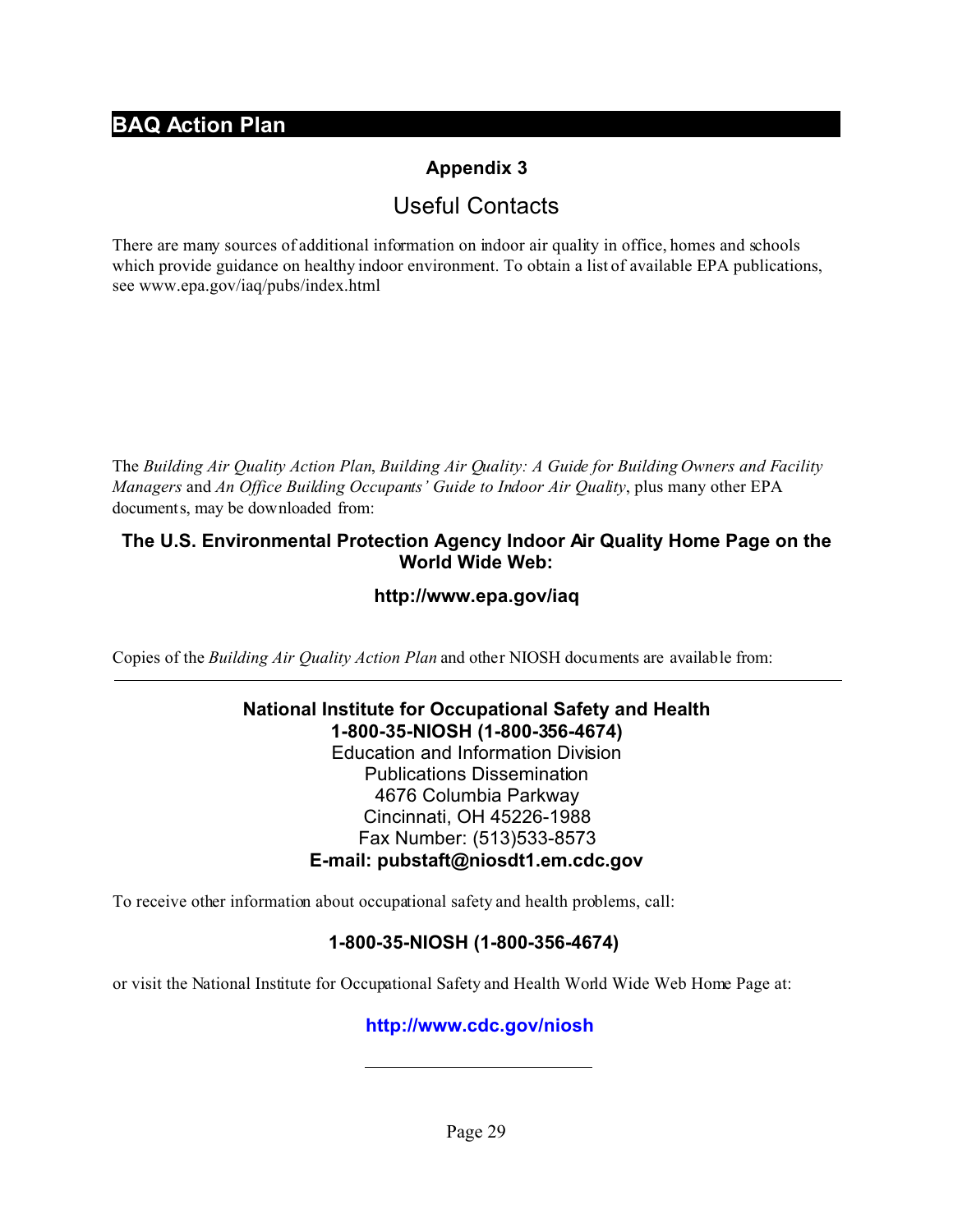# **Appendix 3: continued**

# Useful Contacts

### **International Facility Management Association**

IFMA is the professional association for facility management with approximately 15,500 members in 126 chapters worldwide. The organization spots trends, conducts research, provides educational programs and assists facility managers worldwide in developing strategies to manage the human, facility and real estate assets of an organization.

> International Facility Management Association 1 E. Greenway Plaza, Suite 1100 Houston, TX 77046-0194 1-713-623-4362 http://www.ifma.org

### **American Society of Heating, Refrigerating, and Air-Conditioning Engineers (ASHRAE):**

ASHRAE/IES Standard 90.1 (1989) *Energy Efficient Design of New Buildings Except Low-Rise Residential Buildings*; and ASHRAE 90.1 i-1993, "Addenda to ASHRAE 90.1-1989" (1993)

ASHRAE Standard 62 (1989) *Ventilation for Acceptable Indoor Air Quality*

ASHRAE Standard 55 (1992) *Thermal Environmental Conditions for Human Occupancy*

ASHRAE Guideline 1 (1989) *Guideline for the Commissioning of HVAC Systems*

Available from:

#### **ASHRAE (404) 636-8400**

Publications Sales Department 1791 Tullie Circle NE Atlanta, GA 30329 FAX (404) 321-5478 **www.ashrae.org**